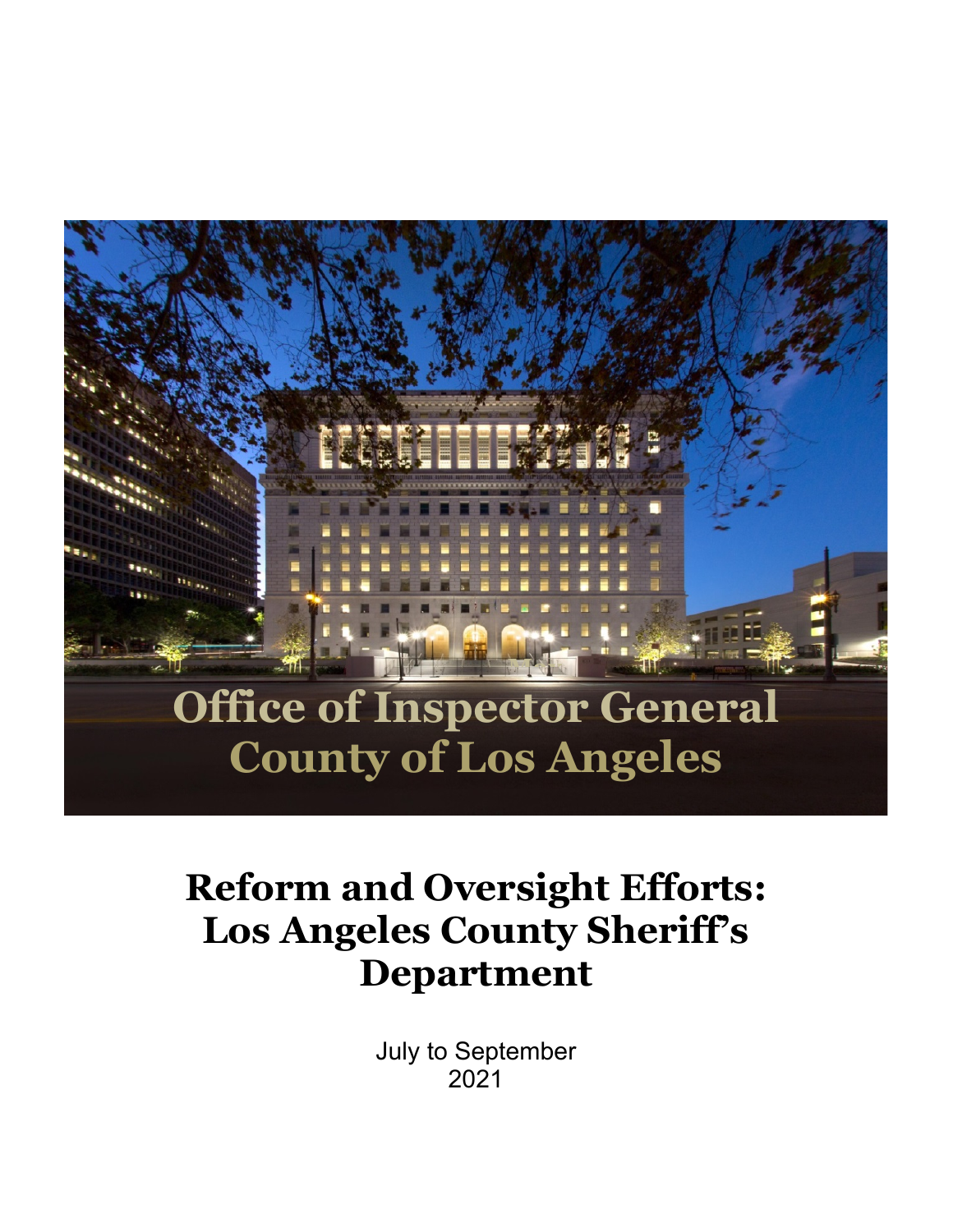## **Table of Contents**

| Policies on Forming Relationships Arising from Public Contacts While On-Duty or In Uniform 17 |  |
|-----------------------------------------------------------------------------------------------|--|
|                                                                                               |  |
|                                                                                               |  |
|                                                                                               |  |
|                                                                                               |  |
|                                                                                               |  |
|                                                                                               |  |
|                                                                                               |  |
|                                                                                               |  |
|                                                                                               |  |
|                                                                                               |  |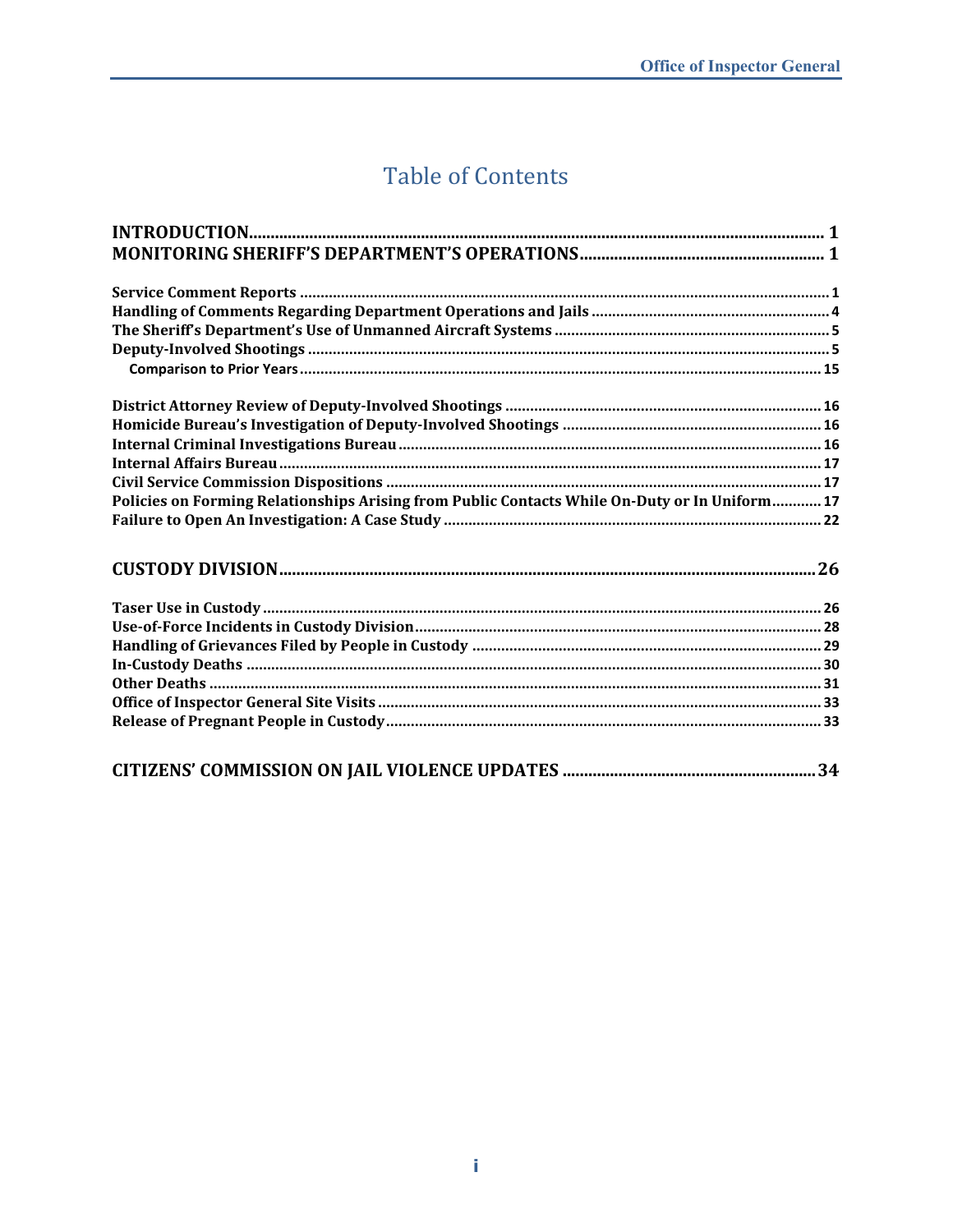## <span id="page-2-0"></span>**INTRODUCTION**

This report provides an overview of the Office of Inspector General's regular monitoring, auditing, and review of activities related to the Los Angeles County Sheriff's Department that occurred from July 1, 2021, through September 30,  $2021.<sup>1</sup>$  $2021.<sup>1</sup>$  $2021.<sup>1</sup>$ 

## <span id="page-2-1"></span>**MONITORING SHERIFF'S DEPARTMENT'S OPERATIONS**

#### <span id="page-2-2"></span>**Service Comment Reports**

Under Sheriff's Department policies, the Sheriff's Department accepts and reviews comments from members of the public about departmental service or employee performance.[2](#page-2-4) The Sheriff's Department categorizes these comments into three categories:

- External Commendation: an external communication of appreciation for and/or approval of service provided by LASD members;
- Service Complaint: an external communication of dissatisfaction with LASD service, procedure or practice, not involving employee misconduct; and
- Personnel Complaint: an external allegation of misconduct, either a violation of law or LASD policy, against any member of  $LASD.<sup>3</sup>$  $LASD.<sup>3</sup>$  $LASD.<sup>3</sup>$

The following chart lists the number and types of comments reported for each station or unit.<sup>[4](#page-2-6)</sup>

<span id="page-2-3"></span> $1$  The report will note if the data reflects something other than what was gathered between July 1, 2021, and September 30, 2021.

<span id="page-2-4"></span><sup>2</sup> *See* [Los Angeles County Sheriff's Department,](http://pars.lasd.org/Viewer/Manuals/10008/Content/10837) *Manual of Policy and Procedures*, 3-04/010.00, "Department [Service Reviews."](http://pars.lasd.org/Viewer/Manuals/10008/Content/10837)

<span id="page-2-5"></span><sup>&</sup>lt;sup>3</sup> It is possible for an employee to get a Service Complaint and Personnel Complaint based on the same incident in question.

<span id="page-2-6"></span><sup>4</sup> This data was provided by the Sheriff's Department from its Performance Recording and Monitoring System on October 5, 2021, and reflects the data provided as of that date.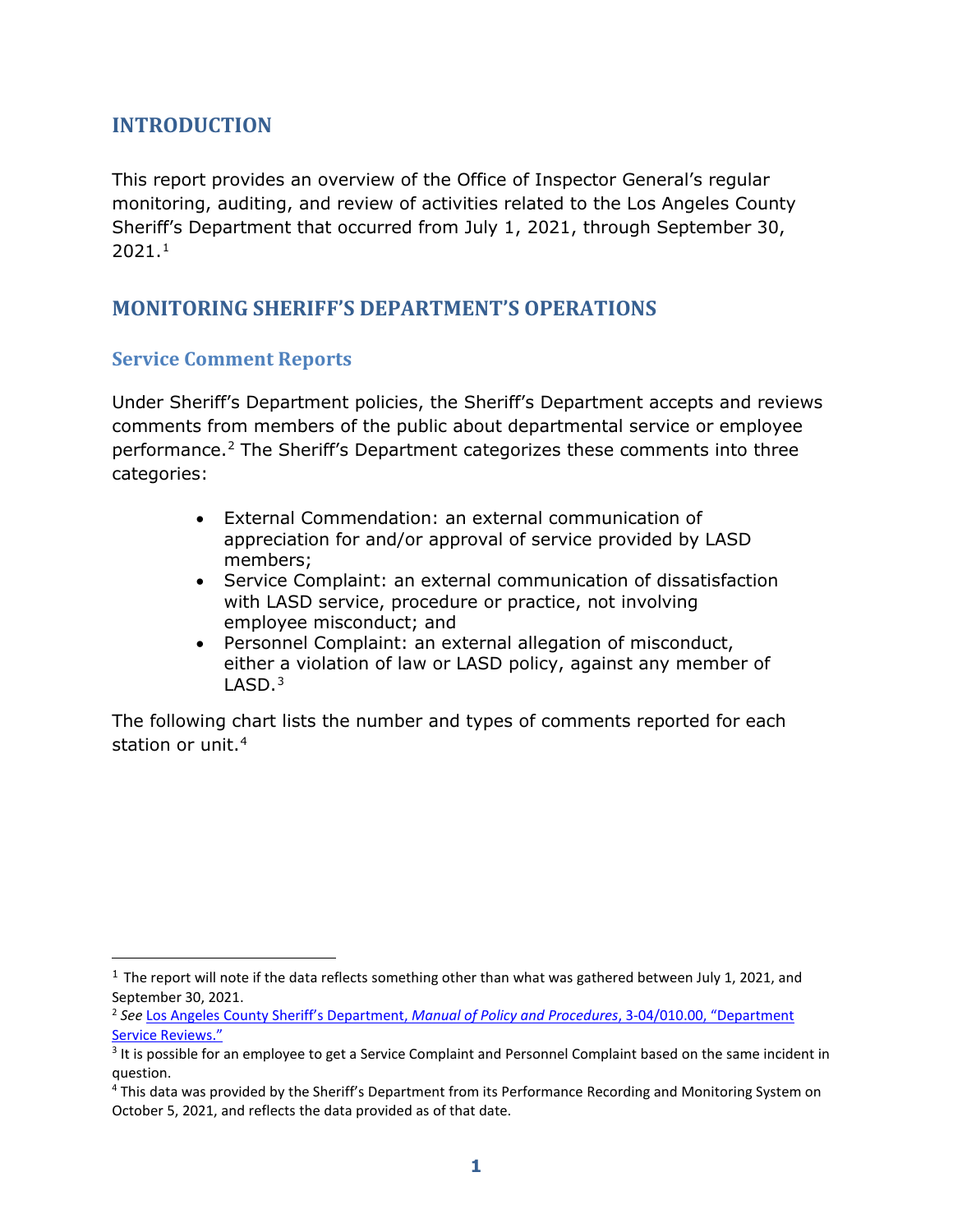| INVESTIGATING BUREAU/STATION/FACILITY | <b>COMMENDATIONS</b> | <b>PERSONNEL</b><br><b>COMPLAINTS</b> | <b>SERVICE</b><br><b>COMPLAINTS</b> |
|---------------------------------------|----------------------|---------------------------------------|-------------------------------------|
| ADM: CENTRAL PATROL ADM HQ            | $\mathbf{1}$         | 0                                     | $\mathbf{1}$                        |
| ADM: NORTH PATROL ADM HQ              | $\mathbf{1}$         | 2                                     | 0                                   |
| ADM: SOUTH PATROL ADM HQ              | $\mathbf{1}$         | 0                                     | 0                                   |
| ADM: TECH & SUPPORT ADM HQ            | 1                    | 0                                     | 0                                   |
| AER: AERO BUREAU                      | $\mathbf{1}$         | 0                                     | 0                                   |
| ALD: ALTADENA STN                     | 5                    | 1                                     | 0                                   |
| <b>AVA: AVALON STN</b>                | 0                    | 1                                     | 0                                   |
| CCS: COMMUNITY COLLEGE BUREAU         | $\overline{2}$       | $\mathbf{1}$                          | 0                                   |
| <b>CEN: CENTURY STN</b>               | 6                    | 6                                     | 0                                   |
| <b>CER: CERRITOS STN</b>              | 7                    | $\overline{2}$                        | 0                                   |
| CIS: CUSTODY INVESTIGATIVE SERVICES   | $\mathbf{1}$         | $\mathbf 0$                           | $\mathbf 0$                         |
| CMB: CVIL MANAGEMENT BUREAU           | $\overline{7}$       | 3                                     | $\overline{2}$                      |
| CNT: COURT SERVICES CENTRAL           | $\mathbf{1}$         | 1                                     | 0                                   |
| <b>COM: COMPTON STN</b>               | $\overline{2}$       | 4                                     | $\mathbf{1}$                        |
| CRD: CENTURY REG DETEN FAC            | 0                    | 0                                     | $\mathbf{1}$                        |
| CRV: CRESCENTA VALLEY STN             | $\overline{2}$       | $\overline{2}$                        | 1                                   |
| CSB: COUNTY SERVICES BUREAU           | $\overline{2}$       | 8                                     | $\mathbf{1}$                        |
| <b>CSN: CARSON STN</b>                | 8                    | 4                                     | $\overline{2}$                      |
| ELA: EAST LA STN                      | $\overline{2}$       | 3                                     | $\overline{2}$                      |
| EOB: EMERGENCY OPER BUREAU            | 2                    | 0                                     | 0                                   |
| EST: COURT SERVICES EAST              | $\mathbf{1}$         | 2                                     | 0                                   |
| FCC: FRAUD & CYBER CRIMES BUREAU      | $1\,$                | $\boldsymbol{0}$                      | $\boldsymbol{0}$                    |
| HOM: HOMICIDE BUREAU                  | $\overline{2}$       | $\mathbf{1}$                          | $\mathbf 0$                         |
| IAB: INTERNAL AFFAIRS BUREAU          | $\mathsf 0$          | $\mathbf{1}$                          | $\mathbf 0$                         |
| <b>IND: INDUSTRY STN</b>              | $\mathbf{1}$         | 5                                     | 3                                   |
| ISB: INMATE SERVICES BUREAU           | 3                    | $\mathbf 0$                           | $\mathbf 0$                         |
| <b>LCS: LANCASTER STN</b>             | 13                   | 20                                    | 4                                   |
| LKO: LAKEWOOD STN                     | 9                    | 2                                     | 2                                   |
| LMT: LOMITA STN                       | 8                    | $\overline{2}$                        | 0                                   |
| MAR: MARINA DEL REY STN               | 7                    | 3                                     | $\mathbf{1}$                        |
| MCB: MAJOR CRJMES BUREAU              | $\mathbf{1}$         | 0                                     | 0                                   |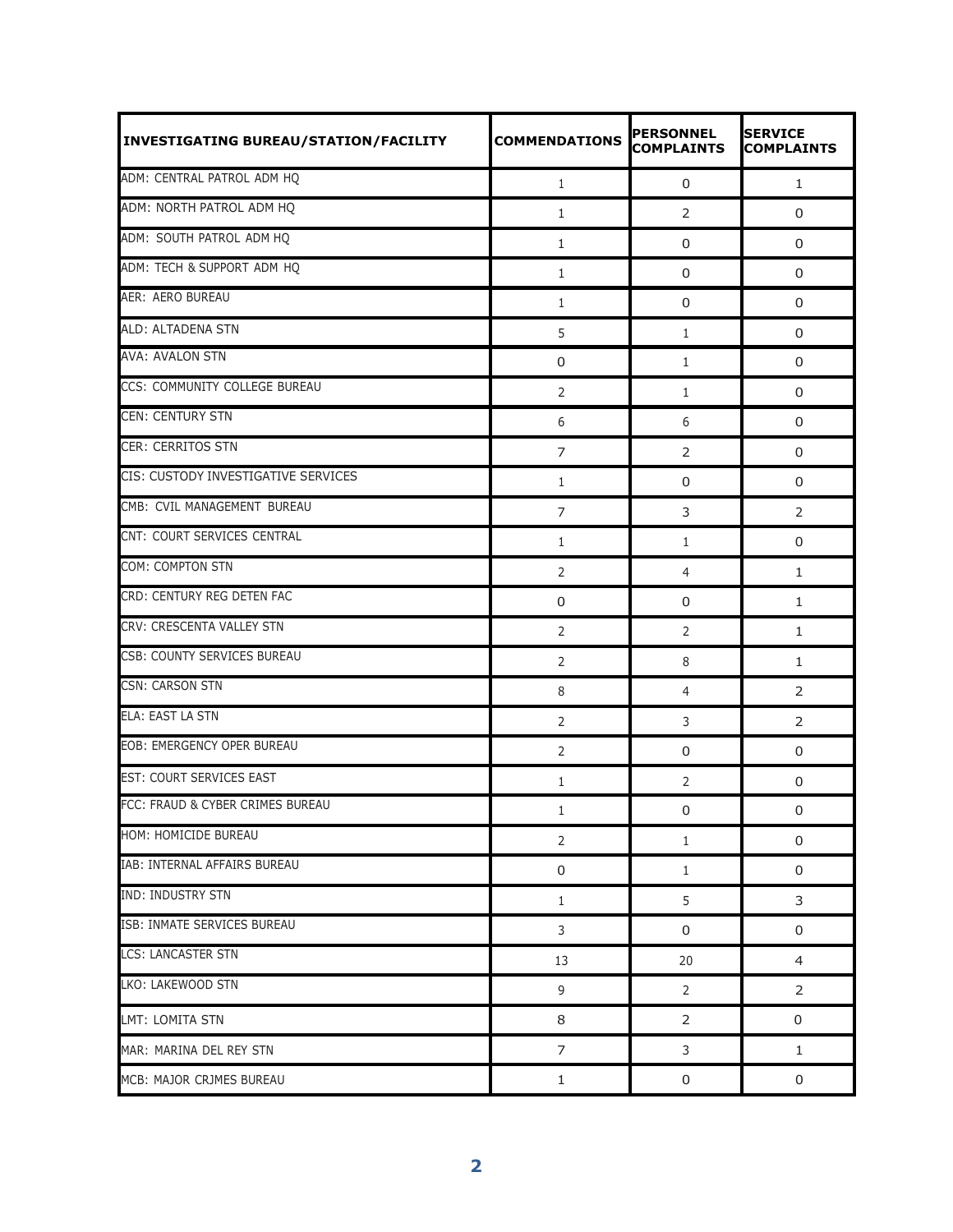| <b>INVESTIGATING BUREAU/STATION/FACILITY</b> | <b>COMMENDATIONS</b> | <b>PERSONNEL</b><br><b>COMPLAINTS</b> | <b>SERVICE</b><br><b>COMPLAINTS</b> |
|----------------------------------------------|----------------------|---------------------------------------|-------------------------------------|
| MCJ: MEN'S CENTRAL JAIL                      | 0                    | 2                                     | 0                                   |
| MLH: MAUBU/LOST HILLS STN                    | 8                    | $\overline{7}$                        | 4                                   |
| <b>MTL: METROUNK</b>                         | $\overline{2}$       | $\mathbf 0$                           | 0                                   |
| NAR: NARCOTICS BUREAU                        | 1                    | 0                                     | $\mathbf 0$                         |
| NCF: NORTH CO. CORRECTL FAC                  | 0                    | 1                                     | 1                                   |
| NWK: NORWALK REGIONAL STN                    | $\overline{7}$       | 3                                     | 3                                   |
| OSS: OPERATION SAFE STREETS BUREAU           | 0                    | 1                                     | $\mathbf{1}$                        |
| PKB: PARKS BUREAU                            | 6                    | 0                                     | 0                                   |
| <b>PLM: PALMDALE STN</b>                     | 12                   | 17                                    | 6                                   |
| PRV: PICO RIVERA STN                         | 2                    | 3                                     | 4                                   |
| RIB: RECORDS & IDENTIFICATION                | 1                    | $\mathbf 0$                           | 0                                   |
| SCV: SANTA CLARITA VALLEY STN                | 25                   | 12                                    | 4                                   |
| <b>SDM: SAN DIMAS STN</b>                    | 10                   | 5                                     | 1                                   |
| SEB: SPECIAL ENFORCEMENT BUR                 | 0                    | $\mathbf{1}$                          | 1                                   |
| SHR: OFFICE OF THE SHERIFF                   | 0                    | 1                                     | 0                                   |
| SLA: SOUTH LOS ANGELES STATION               | $\overline{2}$       | $\overline{2}$                        | 4                                   |
| SO: PITCHESS SOUTH FACILITY                  | 0                    | 2                                     | 1                                   |
| SSB: SCIENTIFIC SERV BUREAU                  | $\overline{2}$       | 0                                     | 0                                   |
| SVB: SPECIAL VICTIMS BUREAU                  | 7                    | 0                                     | 0                                   |
| TB: TRAINING BUREAU                          | 2                    | 0                                     | 0                                   |
| TEM: TEMPLE CITY STN                         | 12                   | 5                                     | 2                                   |
| TRP: TARP                                    | $\mathbf 0$          | $\mathbf 1$                           | $1\,$                               |
| TSB: TRANSIT SERVICES BUREAU                 | $\mathbf{1}$         | 2                                     | $\boldsymbol{0}$                    |
| TT: TWIN TOWERS                              | $\mathbf{1}$         | $\mathbf{1}$                          | $\mathbf 0$                         |
| WAL: WALNUT/SAN DIMAS                        | $\overline{7}$       | 6                                     | 4                                   |
| WHO WEST HOLLYWOOD STN                       | 11                   | 8                                     | $\overline{3}$                      |
| WST: COURT SERVICES WEST                     | $\overline{3}$       | $\overline{5}$                        | $\overline{2}$                      |
| Total:                                       | 220                  | 159                                   | 63                                  |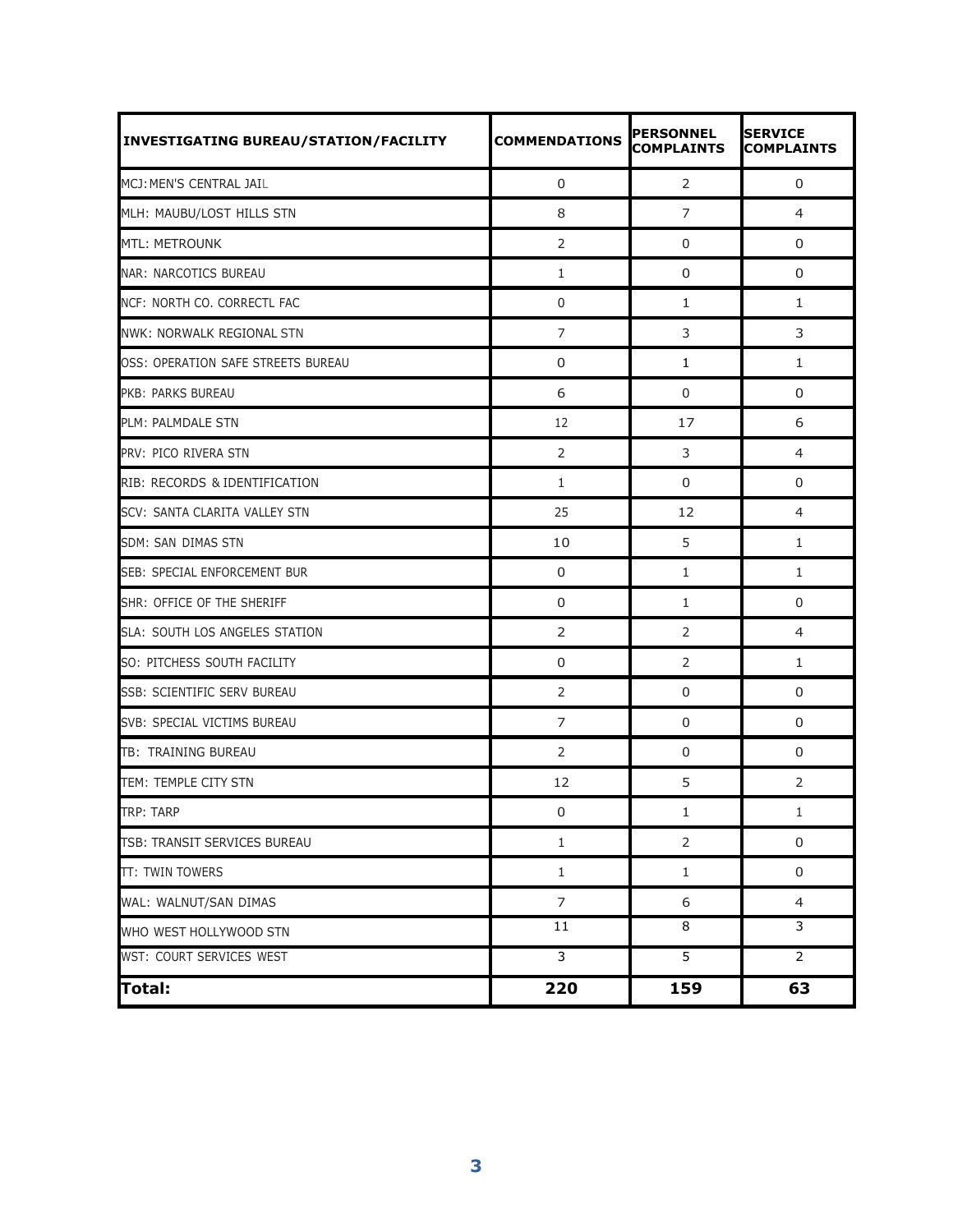## <span id="page-5-0"></span>**Handling of Comments Regarding Department Operations and Jails**

The Office of Inspector General received seventy-two complaints in the third quarter of 2021 from members of the public, prisoners, prisoners' family members and friends, community organizations and County agencies. Each complaint was reviewed by Office of Inspector General staff. Twenty-five of these complaints were related to conditions of confinement within the Sheriff's Department's custody facilities, as shown below:

| Complaint/ Incident Classification | <b>Totals</b> |
|------------------------------------|---------------|
|                                    |               |
| Personnel Issue                    | 5             |
| Living Condition                   | 4             |
| Mental                             | 3             |
| Medical                            | 3             |
| <b>Showers</b>                     | 3             |
| Classification                     |               |
| Commissary                         |               |
| Indecipherable                     |               |
| Other                              |               |
| Total                              | 25            |

Thirty-six complaints were related to civilian contacts with Sheriff's Department personnel by persons who were not in custody.

| Complaint/ Incident Classification | <b>Totals</b> |
|------------------------------------|---------------|
| <b>Criminal Conduct</b>            | ค             |
| <b>Improper Tactics</b>            | 6             |
| Discourtesy                        | 4             |
| Harassment                         | 4             |
| Service                            | 4             |
| Off Duty Conduct                   | 2             |
| Neglect of Duty                    | 2             |
| Improper Search, Detention, Arrest | 2             |
| Discrimination                     |               |
| Force                              |               |
| <b>Operation of Vehicles</b>       |               |
| Other                              | з             |
| Total                              | 36            |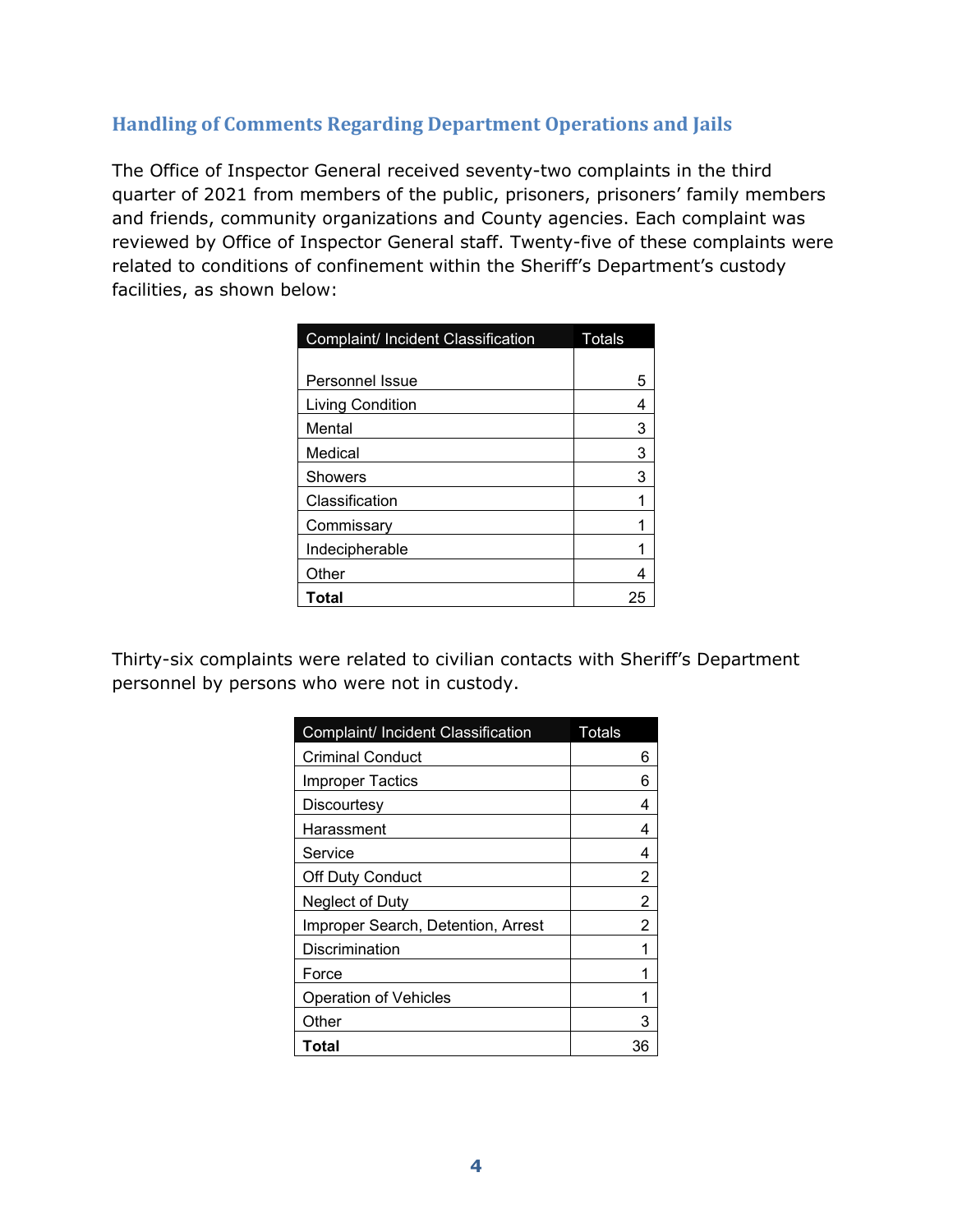Eleven complaints were not about the Sheriff's Department or Sheriff's Department personnel and were referred to the appropriate agency or the complainant was directed to other resources.

## <span id="page-6-0"></span>**The Sheriff's Department's Use of Unmanned Aircraft Systems**

The Sheriff's Department reports it deployed its Unmanned Aircraft Systems (UAS) four times between July 1, 2021, and September 30, 2021. The UAS was deployed on July 15, 2021, to assist with a search and rescue operation to locate a missing person in the Angeles National Forest. The person's vehicle had been found on the side of the road on July 5, 2021. The UAS searched the remote terrain within a 2500-mile radius of the vehicle. The missing person was not located.

On July 20, 2021, the Sheriff's Department's Special Enforcement Bureau responded to a location in the city of Downey. There was a report of a suspicious car that possibly contained explosives. The UAS was utilized to clear the exterior and interior of the vehicle for explosive devices and booby traps. No explosives were found and the vehicle was deemed safe for investigators to conduct their investigation.

On September 8, 2021, the UAS was deployed to assist Lakewood Station with an armed barricaded suspect wanted for assault with a deadly weapon. The UAS was utilized to fly into the location and maintain a visual of the suspect, which allowed the entry team to make a safe approach through the front door. With the assistance of the UAS, the suspect was taken into custody without further incident.

On September 15, 2021, the UAS was deployed to assist Century Station with a search for an armed carjacking suspect. The location of the search was a large trucking yard with approximately 50 large trucks on site. The UAS was utilized to check inside the cabs of the trucks and look for the suspect prior to the investigative teams approaching each vehicle. The suspect was not located.

## <span id="page-6-1"></span>**Deputy-Involved Shootings**

The Office of Inspector General reports on all deputy-involved shootings in which a deputy intentionally fired a firearm at a human or intentionally or unintentionally fired a firearm and a human was injured or killed as a result. This quarter there were ten incidents in which people were shot or shot at by Sheriff's Department personnel. Office of Inspector General staff responded to each of these deputyinvolved shootings. Six people were struck by deputies' gunfire, two fatally.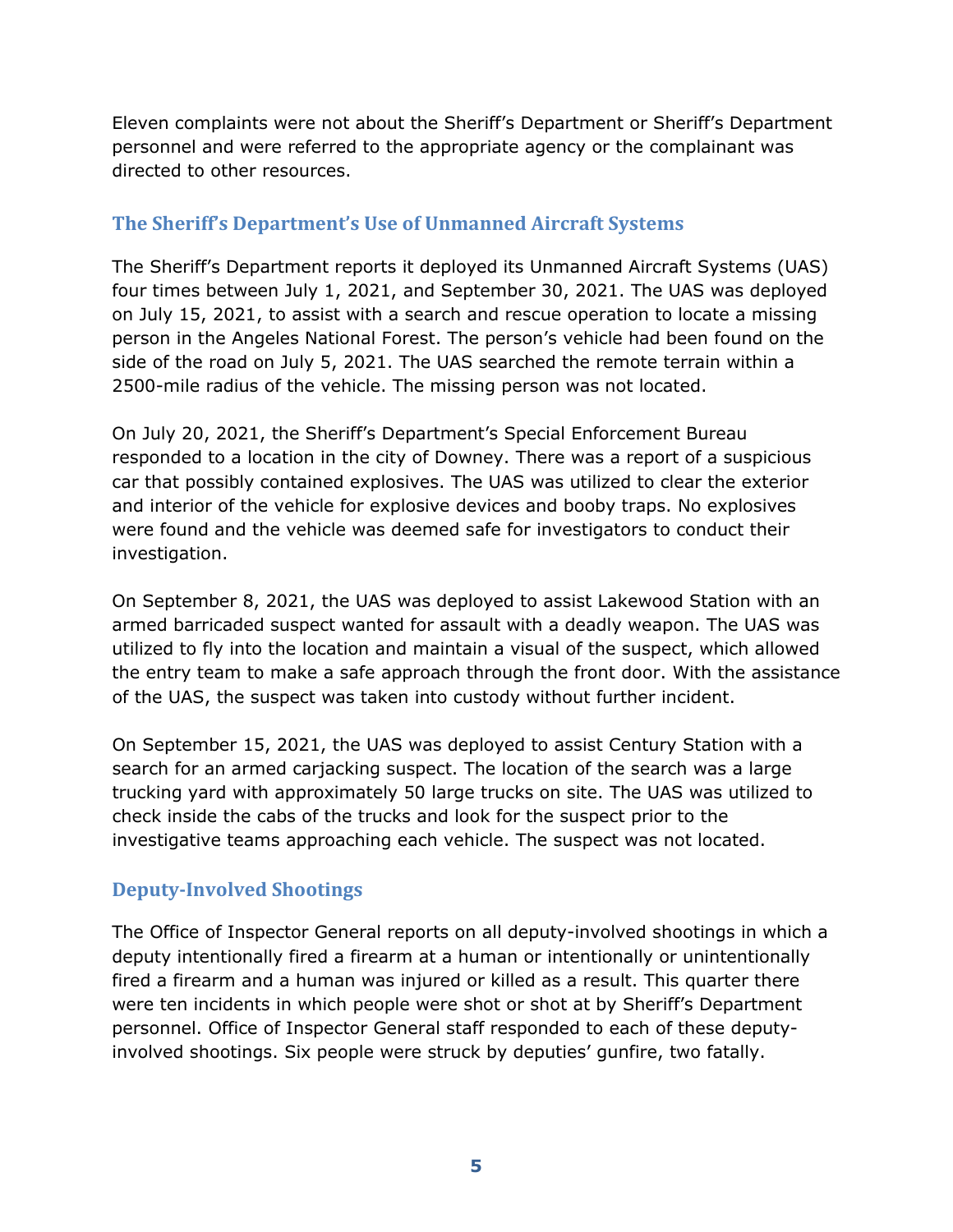The information in the following shooting summaries is based on information provided by the Sheriff's Department and is preliminary in nature. While the Office of Inspector General receives information at the walk-through at the scene of the shooting, preliminary memoranda with summaries, and by attending the Sheriff's Department Critical Incident Reviews, the statements of the deputies and witnesses are not provided until the investigation is complete. The Sheriff's Department does not permit the Office of Inspector General staff to monitor the on-going investigations of deputy-involved shootings and does not comply with lawful requests for documentation of these investigations.

**Santa Clarita:** The Sheriff's Department reported that on August 11, 2021, at approximately 12:16 p.m., a deputy at Santa Clarita Sheriff's Station approached a car with expired registration on an access road off the Interstate 5 (I-5) Freeway. The deputy contacted the male Hispanic driver (the sole occupant of the car) and observed the suspect was positioned in a way in which he appeared to be concealing the center console area of the car. The deputy had the suspect exit the car and escorted the suspect back to his patrol vehicle, where he placed the suspect, unhandcuffed, in the back seat of the patrol vehicle.

Upon returning to the suspect's car, the deputy discovered a handgun on the driver's seat. The deputy returned to his patrol vehicle and attempted to handcuff the suspect who became uncooperative, at which point the deputy requested the assistance of other units. While waiting for backup units, believing that the suspect had become cooperative, the deputy re-opened the backdoor of the patrol car. The suspect pushed past the deputy and escaped on foot up a nearby embankment. The deputy followed in his patrol car and saw the suspect running back toward the suspect's vehicle, with the firearm still in the car. The deputy exited his car and chased the suspect on foot.

The suspect re-entered his vehicle and sat in the driver's seat. When the deputy got to the vehicle, he struggled with the suspect in an attempt to pull him out of the car. As the struggle continued, the suspect began to drive eastbound through a chain-link fence onto the southbound lanes of the I-5 Freeway, dragging the deputy with him for approximately 70 yards. The deputy pulled the steering wheel causing the vehicle to pull away from the interstate.

While still inside the door of the suspect vehicle, the deputy fired his Taser, striking the suspect but it had no effect. As the deputy unholstered his firearm, the suspect grabbed the barrel of the deputy's gun and a struggle for the gun ensued. The deputy fired one shot, striking the suspect's torso. The deputy's gun then malfunctioned. The suspect appeared to reach for his own firearm. The deputy was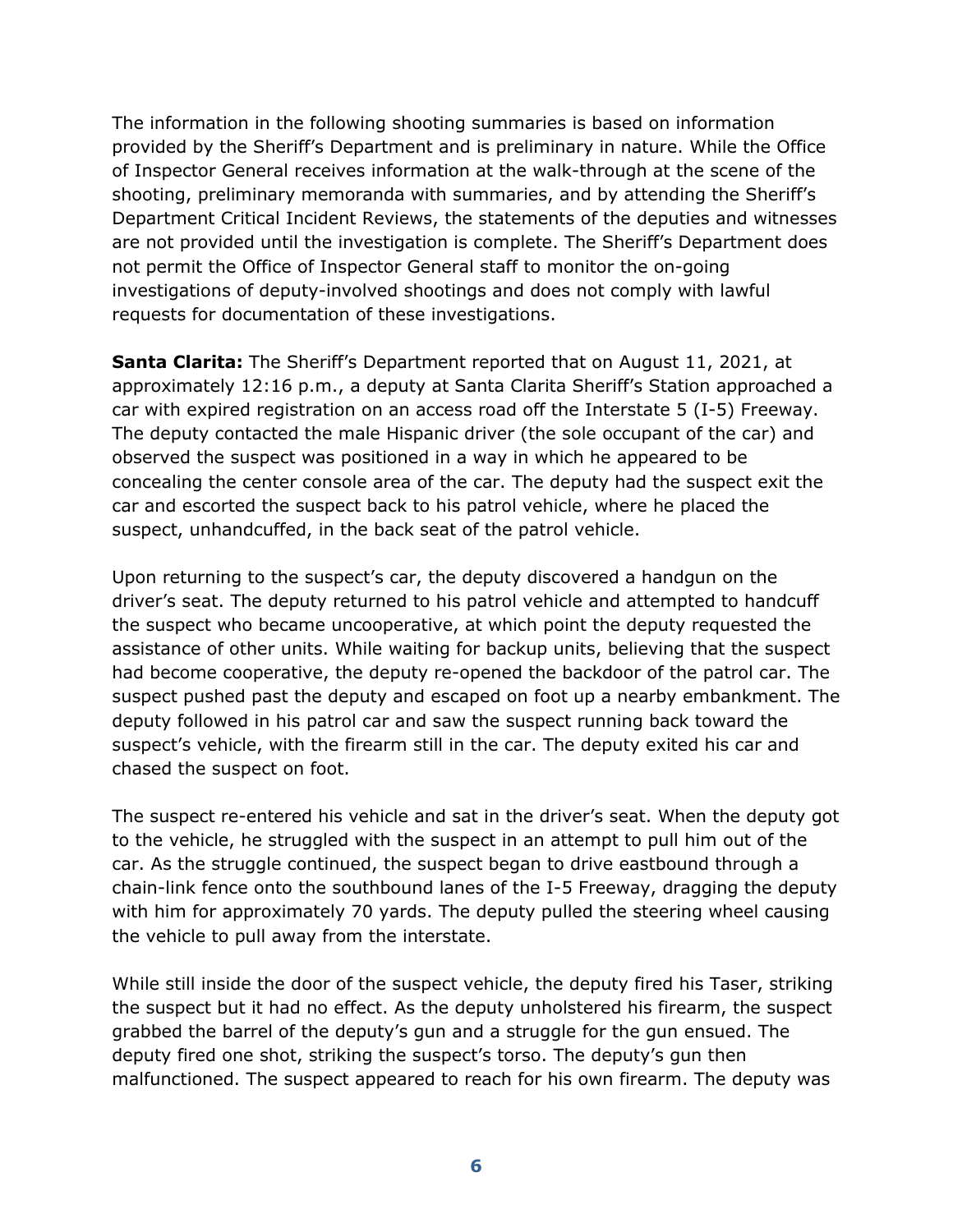able to clear his weapon and fired approximately seven rounds at the suspect, striking him in the upper torso.

Paramedics arrived on scene and pronounced the suspect dead. The deputy sustained abrasions and a fracture to his right ankle and complained of pain in his neck. He was transported to the hospital, treated for his injuries, and released.

The suspect's car was searched and deputies found three guns, one pound of methamphetamine, one pound of marijuana, and cash.

Santa Clarita Valley Station personnel have not yet been issued body-worn cameras; hence, there were no body-worn camera videos of this incident.

#### *Areas for Further Inquiry*

Based on the deputy's suspicion that the suspect was concealing something, should the suspect have been handcuffed when he was detained in the patrol vehicle? Should the deputy have secured the firearm found in the suspect's vehicle prior to attempting to handcuff the suspect? Should the deputy have waited for assisting units to arrive prior to re-engaging the suspect in order to handcuff him after the suspect had already resisted being handcuffed? Did the deputy violate the Department's foot pursuit policy?

**Compton:** The Sheriff's Department reported that on August 19, 2021, at approximately 4:44 p.m., two sergeants and a deputy responded to a motel on South Atlantic Avenue to further investigate a rape that was reported earlier in the day. The purpose of the follow up was to obtain the registration information about the room in which the rape occurred, check if the suspect's vehicle was still at the location and obtain the license plate number of that vehicle. According to the Sheriff's Department, the sergeants and deputy had no intention of contacting the male Hispanic suspect alleged to have committed the rape.

After parking, the deputy saw the suspect in the motel parking lot. The suspect shot at the deputy with a handgun and the deputy returned fire but did not hit the suspect. The suspect fled to a nearby alleyway, where the sergeants had parked, and fired a handgun at them. Both sergeants returned fire, also missing the suspect. The suspect discarded the handgun and ran, with the sergeants and the deputy following him.

The suspect attempted to carjack a passing vehicle by opening the door but was unsuccessful and instead jumped on the hood of the vehicle. As the driver drove the car forward, the suspect fell off the hood of the car. The suspect ignored the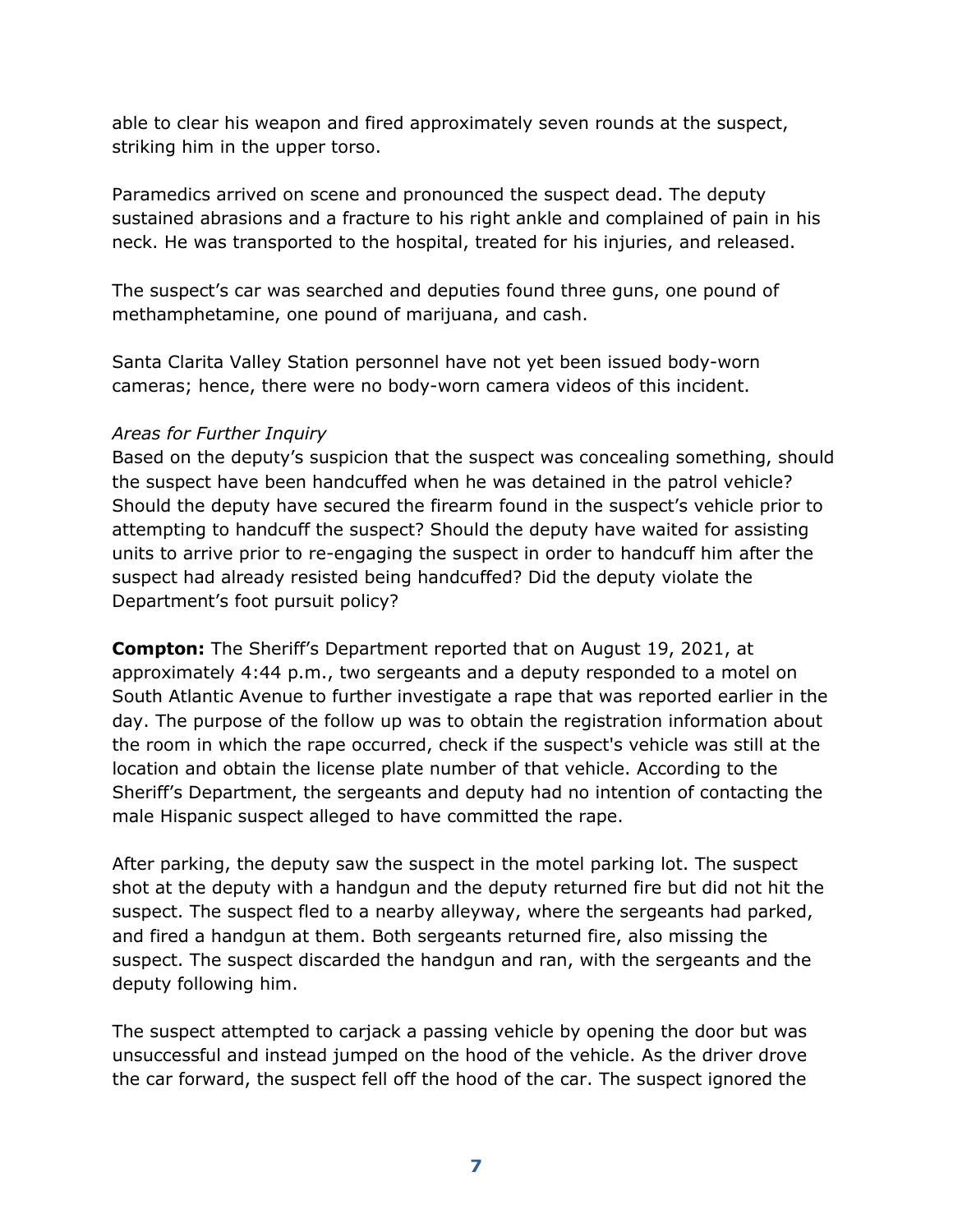deputy's orders to get on the ground at which point the deputy and another deputy, who had arrived as backup, used force to take the suspect into custody.

The shooting was only partially captured by one of the sergeant's body-worn cameras as the deputy and the other sergeant did not turn on their body-worn camera when they saw the suspect. Portions of the video were shown at the Sheriff's Department's Critical Incident Review. The Sheriff's Department has not provided the Office of Inspector General with access to its body-worn camera videos; thus, the Office of Inspector General cannot opine on whether the camera that was activated was done so as required by Sheriff's Department policy.

#### *Areas for Further Inquiry*

Did the deputy and the sergeants develop a tactical plan in the event they encountered the suspect? Did the sergeants and deputy intend to look for the suspect even though that was not their stated reason for going to the location? Did the sergeants or the deputy violate Sheriff's Department policy by failing to activate their body-worn cameras?

**East Los Angeles:** The Sheriff's Department reported that on August 26, 2021, at approximately 4:10 p.m., Operation Safe Streets Bureau – Gang Surveillance Unit (GSU) detectives were assisting Los Angeles County Homicide investigators with locating a person of interest in a murder investigation. GSU were conducting surveillance of a location when they saw the person of interest, a male Hispanic, enter the passenger side of a vehicle being driven by a Hispanic woman. After following the vehicle for a short distance, the GSU conducted a traffic stop. The suspect fled on foot, with deputies chasing after him. As the suspect fled, he turned toward the deputies several times holding what deputies believed to be a black semiautomatic handgun. The suspect pointed the object at a deputy and that deputy fired three times at the suspect.

The suspect fell and was taken into custody. The suspect sustained one gunshot wound to the right leg and a graze wound to the left leg. He was transported to the hospital, where he was treated and later cleared for booking.

A search for the suspect's handgun was conducted; however, the handgun was not located. A loaded semiautomatic handgun was recovered from inside the vehicle in which the suspect was a passenger.

The deputies did not have body-worn cameras. The incident was captured on a security camera.

The deputy who shot and wounded the suspect, has had prior shootings.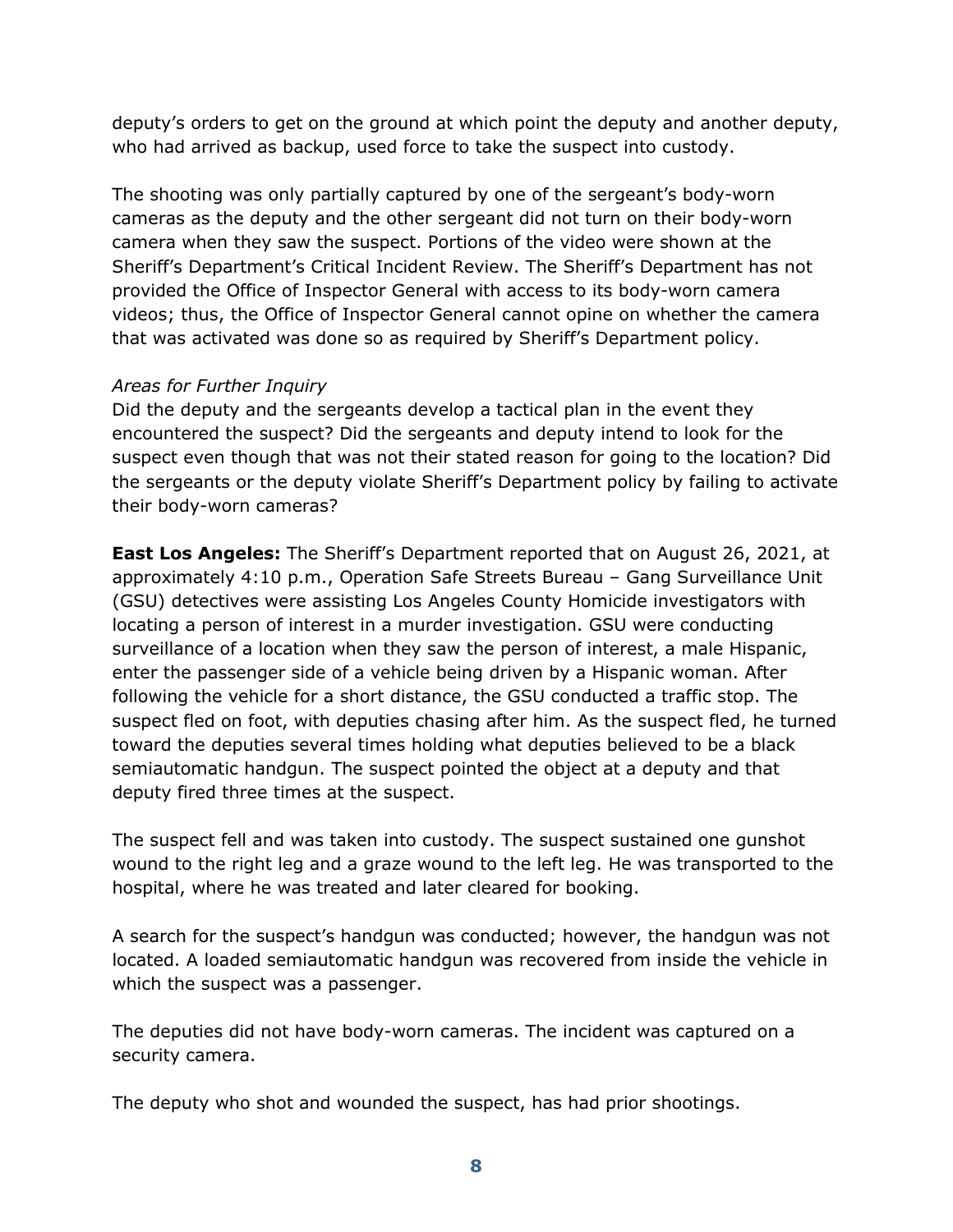#### *Areas for Further Inquiry*

Did the GSU have a tactical plan prior to arriving at the location? Did the GSU act in accordance with that plan? Was there a contingency for the tactics they would employ if the suspect entered a vehicle? Were any objects that could have been mistaken for a handgun recovered from a search of the area?

**Century:** The Sheriff's Department reported that on August 30, 2021, at approximately 7:14 p.m., deputies were traveling on Alameda Street in Lynwood, when they were flagged down by a civilian, who reported that he was robbed at gunpoint by two male Hispanics who were in a black Dodge Ram pickup truck. During their conversation, the civilian pointed in the direction where the robbery suspects' vehicle was headed. The deputies were able to locate the suspect vehicle, which made a U-turn and began traveling towards the patrol car. As the suspect vehicle approached, the suspects began shooting at the deputies' patrol vehicle. The deputies exited their vehicle and returned fire. The deputies retreated to the rear of their patrol vehicle and continued to exchange gunfire with the suspects. During the exchange of gunfire, one of the deputies was hit on the left side of his head. Despite being hit, the deputy was able to retreat and return fire. Backup units arrived and took the deputy to the hospital to be treated for non-lifethreatening injuries.

A short time later, deputies at the location detained one of the suspects without further incident. During the investigation, homicide investigators learned a second suspect had fled the location in another car. Investigators discovered the location of the vehicle and coordinated assisting units to detain him. The suspect refused to stop and deputies initiated a vehicle pursuit, which terminated when the suspect crashed his car.

The suspect exited the vehicle and, as the deputies attempted to detain him, one of the deputies shot at the suspect. The suspect sustained a laceration to his head related to the traffic collision but had no gunshot wounds. He was subsequently taken into custody.

At the Critical Incident Review, the Sheriff's Department showed portions of bodyworn camera video. The Sheriff's Department has not provided the Office of Inspector General with access to its body-worn camera videos; thus, the Office of Inspector General is not aware whether all body-worn cameras were properly activated as required by Sheriff's Department policy.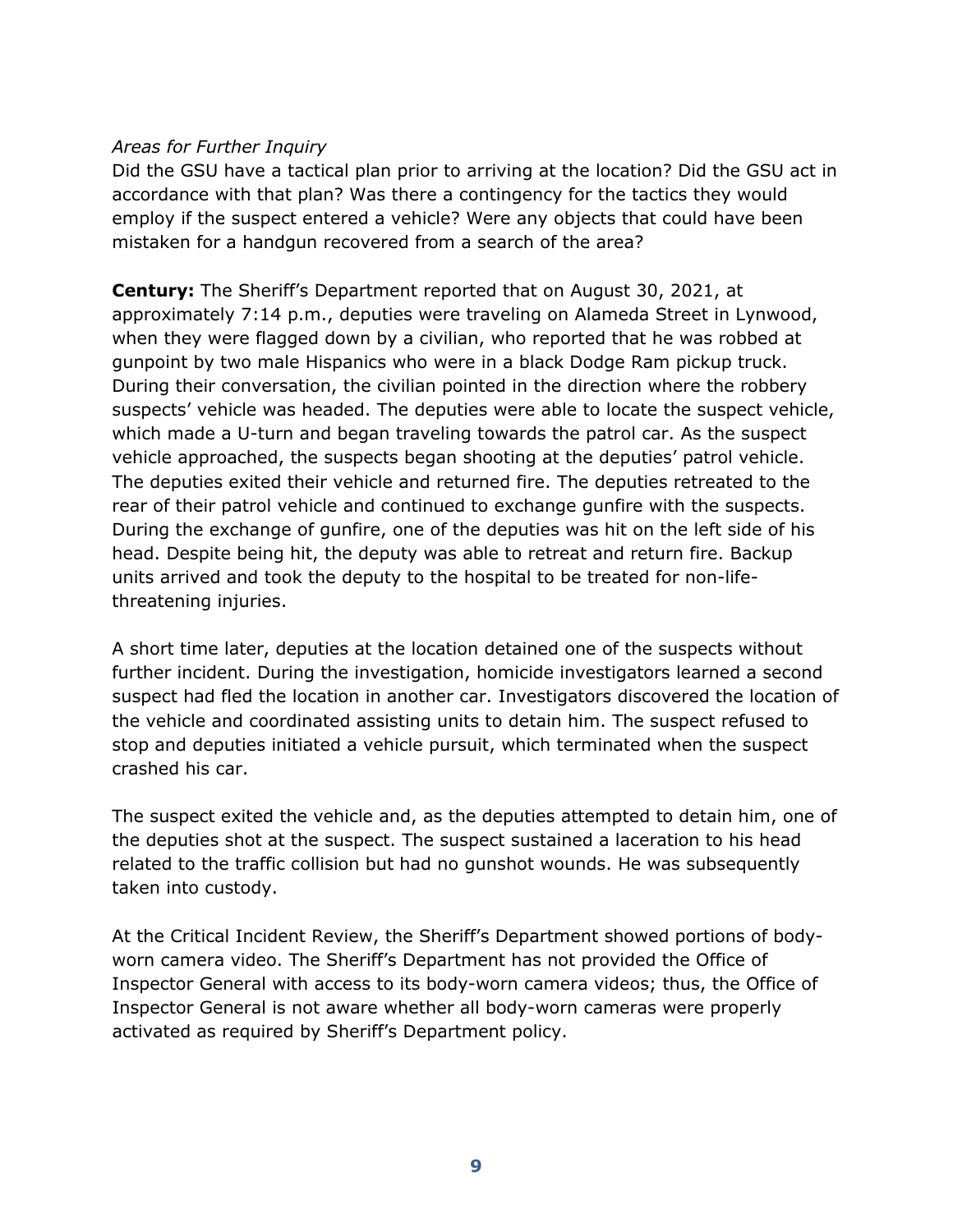#### *Areas for Further Inquiry*

In the second shooting, what was the reason that the deputy fired at the suspect following the crash of his vehicle? Has the Department collected all video from any news helicopters that were overhead at the time of the shooting?

**Palmdale:** The Sheriff's Department reported that on September 11, 2021, at approximately 1:00 p.m., Lancaster Sheriff Station deputies handled a call for service that a male Hispanic stole a victim's cell phone and vehicle key fob by force, and then stole the vehicle.

Several hours later, at approximately 4:48 p.m., Lancaster deputies located the suspect driving in Lancaster. Deputies unsuccessfully attempted a felony stop and initiated a vehicle pursuit that was terminated by a Watch Commander after a ninemile chase due to dangerous driving movements by the suspect. The California Highway Patrol then assumed control of the pursuit. Aero Bureau was monitoring the pursuit from the air when the pursuit was terminated and went into surveillance mode and the airship continued to follow the suspect vehicle.

Deputies in patrol units continued to monitor the suspect vehicle. The suspect made an abrupt U-turn and drove directly at a patrol car. That driver deputy was able to evade the oncoming car to avoid a collision. The suspect then drove directly at another patrol car. The driver deputy of this patrol car fired at the suspect. The suspect collided head-on with the patrol vehicle, rendering both vehicles inoperable. The driver deputy was trapped in the patrol car but the passenger deputy was able to exit despite his injuries. The driver deputy shot again believing that the suspect was going to again ram the patrol car. The passenger deputy also fired his weapon because he too believed that the suspect was about to hit the patrol car again.

Assisting deputies detained the suspect and rendered first aid. The suspect was treated on scene by deputies and Los Angeles County Fire personnel, before being transported via ambulance to the hospital. The suspect had a graze wound on his left eyebrow as a result of the incident.

The deputies involved in the collision were injured. They were transported to the hospital and treated for non-life-threatening injuries.

At the Critical Incident Review, the Sheriff's Department showed portions of the body-worn camera video. The Sheriff's Department has not provided the Office of Inspector General with access to its body-worn camera videos; thus, the Office of Inspector General is not aware whether all body-worn cameras were properly activated as required by Sheriff's Department policy.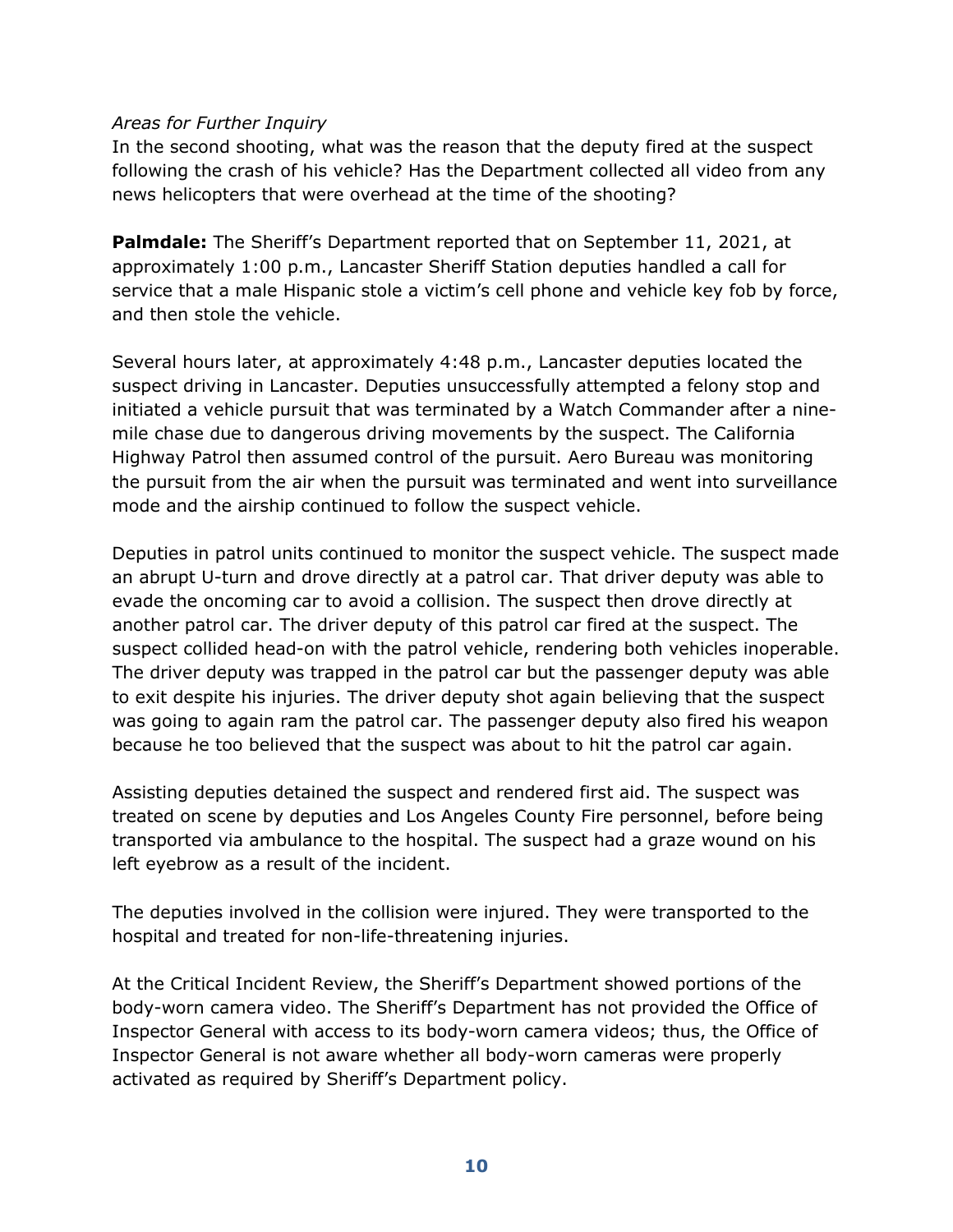#### *Areas for Further Inquiry*

Why was the pursuit terminated? Were Surveillance Mode tactics as set forth in Manual of Policy and Procedure 5-09/210.15 followed after the pursuit was terminated? What was the actual threat that caused the deputies to fire following the collision?

**Norwalk:** The Sheriff's Department reported that on September 19, 2021, at approximately 3:23 p.m., a deputy responded to a call for service regarding a traffic accident. Upon his arrival, the deputy observed a white Lincoln Navigator that had collided into a residential complex security gate. It was reported to the deputy that the male Hispanic suspect had intentionally rammed the gate with his vehicle nearly missing a civilian. As the deputy attempted to contact the suspect, the suspect put the vehicle in reverse and quickly accelerated nearly striking the deputy with the vehicle. At that time, the deputy requested additional units.

The suspect remained inside his parked vehicle. The on-scene supervisor and involved employees formulated a tactical plan, to include less lethal weapons, and treated the incident as a barricaded suspect. Deputies contained the suspect vehicle and attempted to gain the suspect's surrender, via verbal commands on the public announcement system, for approximately 45 minutes. Additional resources including the Special Enforcement Bureau, K-9 unit and the Mental Evaluation Team were requested. While deputies awaited these additional resources, the suspect drove his vehicle towards the deputies at which point several deputies shot at the suspect. The suspect was not struck by the gunfire. No deputies were injured and the suspect was taken into custody without further incident.

At the Critical Incident Review, the Sheriff's Department showed portions of the body-worn camera video. The Sheriff's Department has not provided the Office of Inspector General with access to its body-worn camera videos; thus, the Office of Inspector General is not aware whether all body-worn cameras were properly activated as required by Sheriff's Department policy.

#### *Areas for Further Inquiry*

Did the way the roadblock was set up place the deputies or civilians in danger? Was the use of a roadblock in this situation within policy?

**Lancaster:** The Sheriff's Department reported that on September 22, 2021, at approximately 11:12 p.m., Lancaster Sheriff's Station deputies responded to a disturbance call. The call indicated that a male Black was sitting in a vehicle in front of his ex-girlfriend's residence. The ex-girlfriend had filed a criminal threats report against the suspect earlier that day. The caller also stated the suspect was known to carry a gun and made statements about "shooting it out" with law enforcement.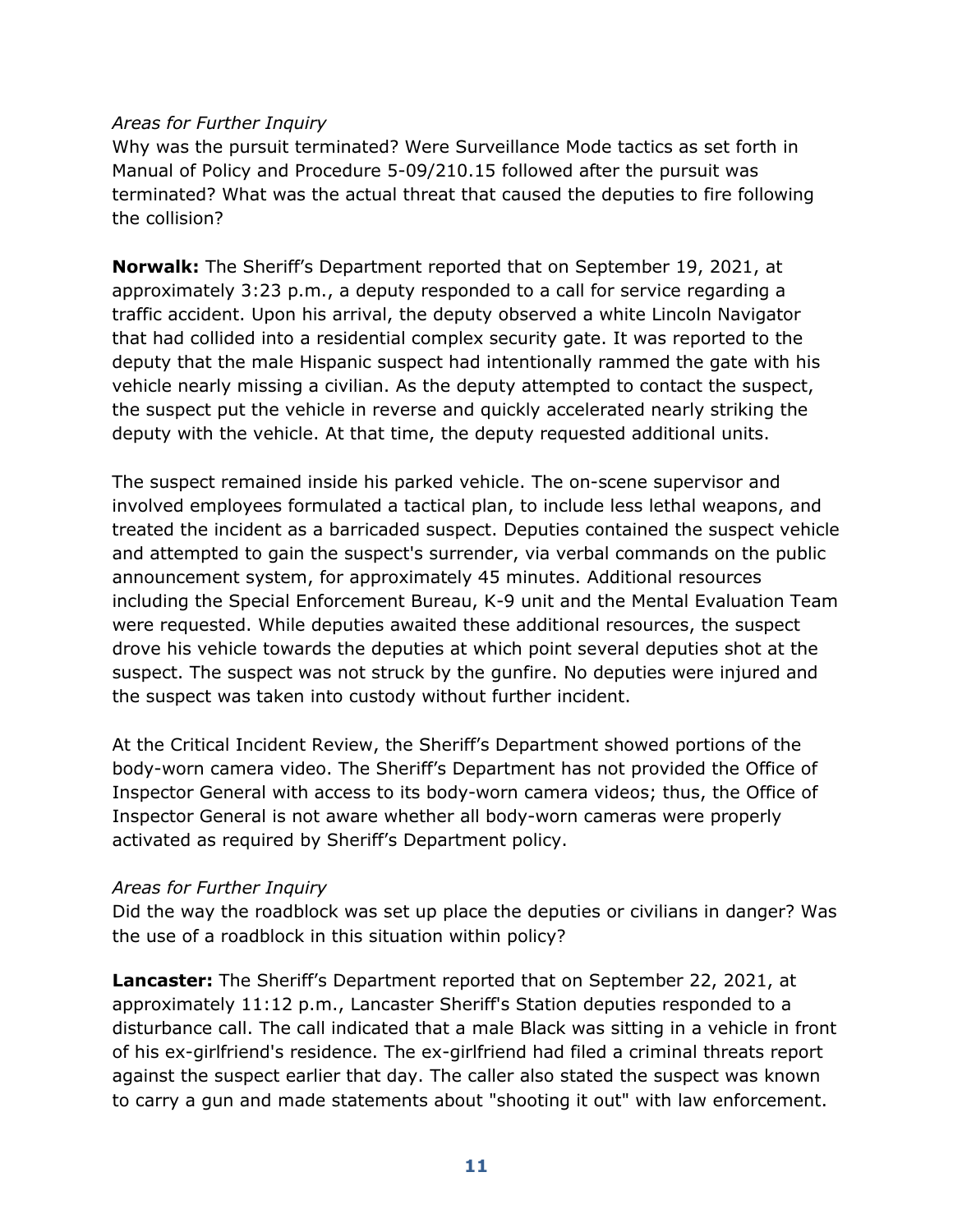Deputies arrived on scene and saw the suspect sitting in a vehicle in front of the location. As they approached the vehicle, they noticed he was armed with a rifle. Deputies took positions of cover and set up a containment of the area. Deputies gave the suspect several orders to exit the vehicle without the weapon and to put his hands in the air. The suspect refused to comply and remained inside the vehicle. Deputies brought in an Armored Rescue Vehicle and used it for cover. For over an hour, they continued with callouts for the suspect to surrender while waiting for the Special Enforcement Bureau to respond.

While the suspect was still inside the vehicle, he pointed the rifle in the direction of deputies and two deputies shot three times each at the suspect. As the deputies continued with callouts, they saw that the suspect appeared to have been struck by gunfire. Deputies used the Armored Rescue Vehicle as cover and were able to remove the suspect from the vehicle and rendered medical aid to the suspect until fire personnel arrived.

The suspect sustained a gunshot wound to the upper torso. He was transported to the hospital, where he was listed in critical, but stable condition. The suspect's firearm, an AR-15 pistol, loaded with an unknown number of rounds, was recovered at the scene.

At the Critical Incident Review, the Sheriff's Department showed portions of the body-worn camera video. The Sheriff's Department has not provided the Office of Inspector General with access to its body-worn camera videos; thus, the Office of Inspector General is not aware whether all body-worn cameras were properly activated as required by Sheriff's Department policy.

In addition to the body-worn camera videos, the Sheriff's Department also showed portions of a Facebook Live Video the suspect was recording during the incident.

**Lancaster:** The Sheriff's Department reported that on September 23, 2021, at approximately 4:10 p.m., Lancaster Sheriff's Station deputies received a call regarding a man brandishing a firearm. A Los Angeles County Sheriff's Department Airship was overhead and saw the male white suspect get into a vehicle and leave the location.

The Airship followed overhead as the vehicle traversed various streets in the city of Lancaster. Patrol units arrived at the park and were unable to locate anyone who reported being a victim of the brandishing.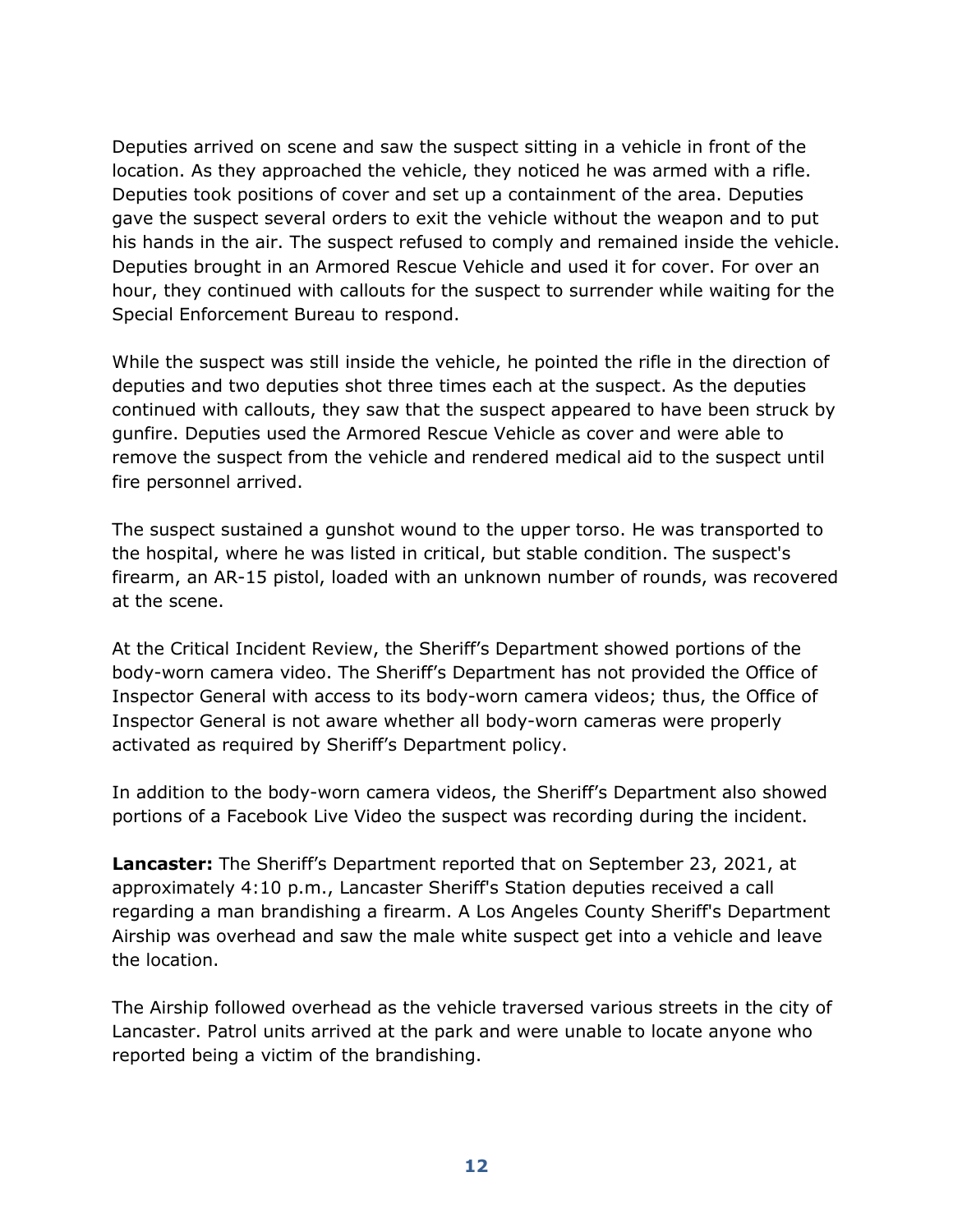The Airship continued to follow overhead as the suspect vehicle drove erratically. The suspect vehicle parked in a dirt lot next to a motorhome. The Airship saw a male exit the motorhome and begin talking to the suspect and saw that the suspect was holding a firearm. The Airship advised patrol units that it appeared as if the male and the suspect were arguing.

Patrol units staged away from the location and waited for an Armored Rescue Vehicle (ARV) to make an approach. Several deputies were inside the rear portion of the ARV. As they approached, the suspect pointed his firearm at the Airship and at the ARV. Deputies were able to rescue the male and get him safely into the back of the ARV. The suspect again pointed his firearm in the direction of the ARV and a deputy shot one time at the suspect. The suspect fell to the ground and dropped the firearm.

The deputies approached the suspect and rendered medical aid until Los Angeles County Fire Department personnel arrived. The suspect sustained a gunshot wound to the head. He was transported to the hospital, where he was pronounced dead.

The suspect's firearm, a semiautomatic handgun, loaded with an unknown number of rounds, was recovered at the scene.

At the Critical Incident Review, the Sheriff's Department showed portions of the body-worn camera video. The Sheriff's Department has not provided the Office of Inspector General with access to its body-worn camera videos; thus, the Office of Inspector General is not aware whether all body-worn cameras were properly activated as required by Sheriff's Department policy.

**Temple:** The Sheriff's Department reported that on September 23, 2021, at approximately 7:30 p.m., the Sheriff's Department received a call of a male Hispanic with a gun at a 7-11 store in Temple City. A deputy driving near the area of the 7-11, saw a male who matched the description standing with a bicycle on the sidewalk. The suspect was speaking to another person in front of a motel.

The deputy pulled up to the suspect, exited his radio car, and attempted to detain the suspect at gunpoint. The suspect ran from the deputy and hid behind a nearby wall. The person with whom the suspect had been speaking, told the deputy that the suspect was armed with a handgun. The deputy heard the sound of metal rubbing against metal from where he had last seen the suspect run. Based upon the information in the call for service, the statements made by the witness that the suspect was armed, along with the sounds that he was hearing, the deputy believed the suspect was loading a handgun. The suspect came out from behind the wall and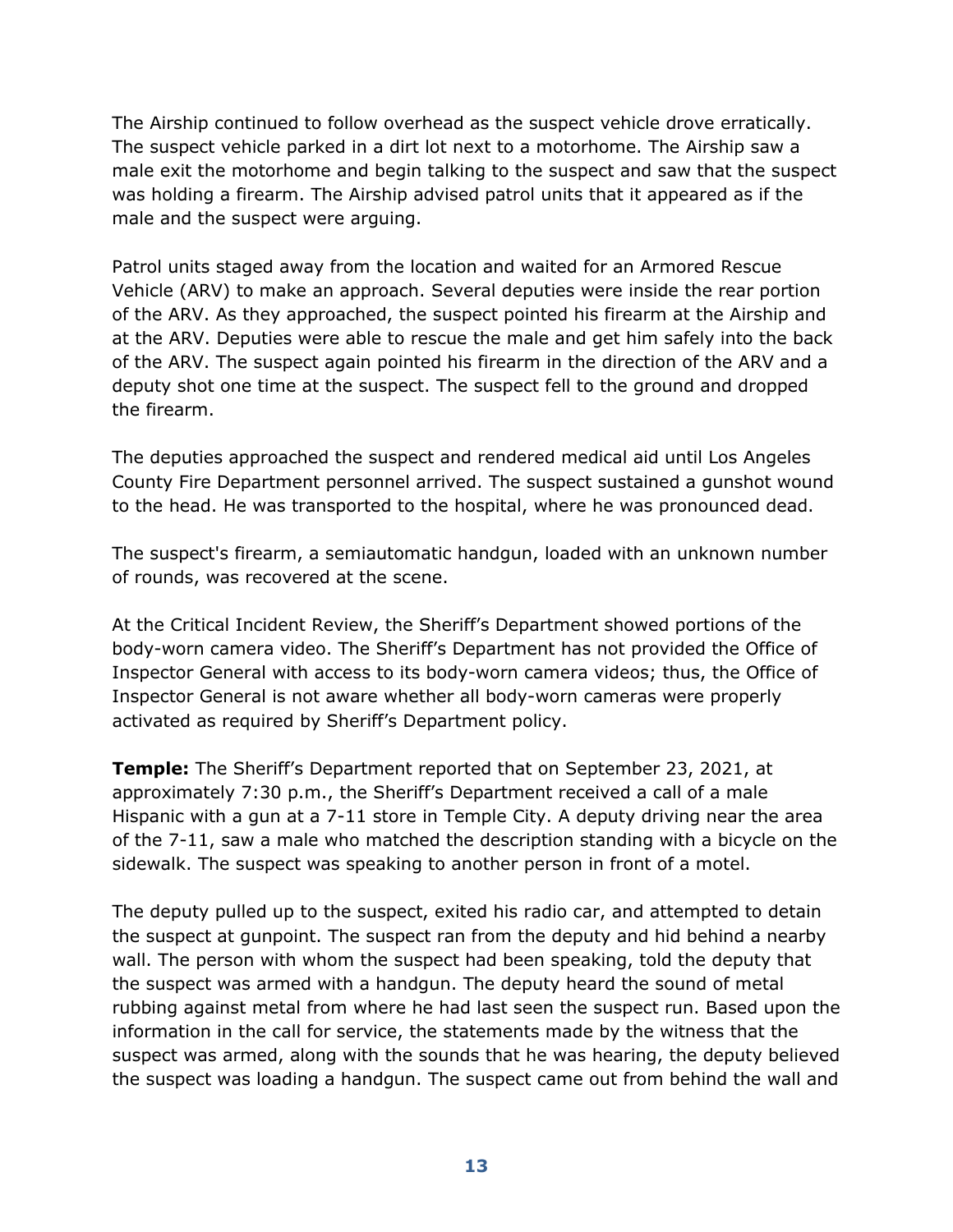suddenly raised his right arm towards the deputy. The deputy shot ten times at the suspect but did not hit him.

The suspect fled down the street. The deputy broadcasted that a deputy-involved shooting occurred and the suspect's direction of travel. The deputy got into his radio car and drove after the suspect. The suspect got down on the ground and was taken into custody by responding deputies without further incident.

A replica handgun was recovered at the scene near where the suspect was first seen by the deputy.

At the Critical Incident Review, the Sheriff's Department showed portions of the body-worn camera video. The Sheriff's Department has not provided the Office of Inspector General with access to its body-worn camera videos; thus, the Office of Inspector General is not aware whether all body-worn cameras were properly activated as required by Sheriff's Department policy.

#### *Areas for Further Inquiry*

Should the deputy have waited for back-up prior to approaching the suspect?

**South Los Angeles:** The Sheriff's Department reported that on September 30, 2021, at approximately 2:06 a.m., South Los Angeles Sheriff's Station deputies were on routine patrol when they drove their patrol vehicle into a motel parking lot in South Los Angeles. A male white, who was standing near the motel office, ran up the staircase to the second floor of the motel, away from the approaching deputies. One deputy exited his patrol vehicle and proceeded up the staircase. The second deputy paralleled the suspect westbound in the parking lot below. The suspect unsuccessfully attempted to force entry into a motel room. The suspect produced a firearm after reaching toward his front waistband area and pointed it at the deputy below him. The deputy shot at the suspect four times. As the deputy fired, the suspect discarded his firearm into the parking lot below.

After the deputy-involved shooting occurred, assisting deputies detained the suspect without further incident. The suspect sustained a through-and-through gunshot wound to his left leg. He was transported to the hospital where he was medically treated and cleared for booking. A loaded handgun was recovered from the parking lot where the suspect had discarded it.

#### *Areas for Further Inquiry*

There was no record of a call for service at that location, which is outside the jurisdiction of the Sheriff's Department, and it is unclear what prompted the deputies to pull into the parking lot.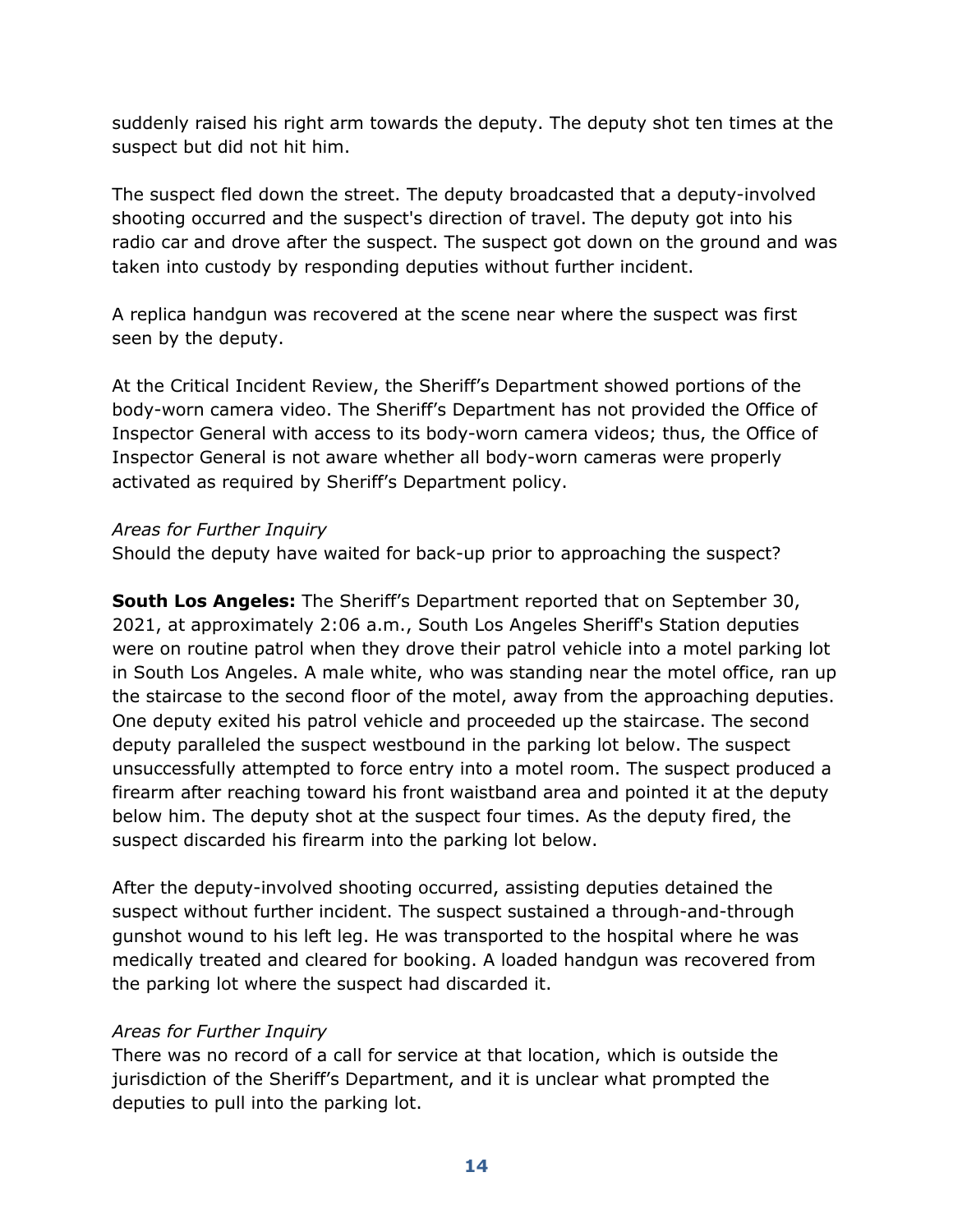#### **Unintentional Discharge**

The Sheriff's Department does not always notify the Office of Inspector General of unintentional discharges. This quarter, the Office of Inspector General was notified of one unintentional discharge. The following is a brief synopsis of the incident:

**Van Nuys:** The Sheriff's Department reported that on August 16, 2021, at approximately 2:33 p.m., a deputy, who was working in Department 112 at the Van Nuys Courthouse West, unintentionally discharged his duty weapon as he placed it into a gun locker located in the courtroom. The bullet hit a fellow deputy's radio holder and portable radio, which was located on the fellow deputy's gun belt. The fellow deputy sustained superficial wounds to his left hand.

#### <span id="page-16-0"></span>**Comparison to Prior Years**

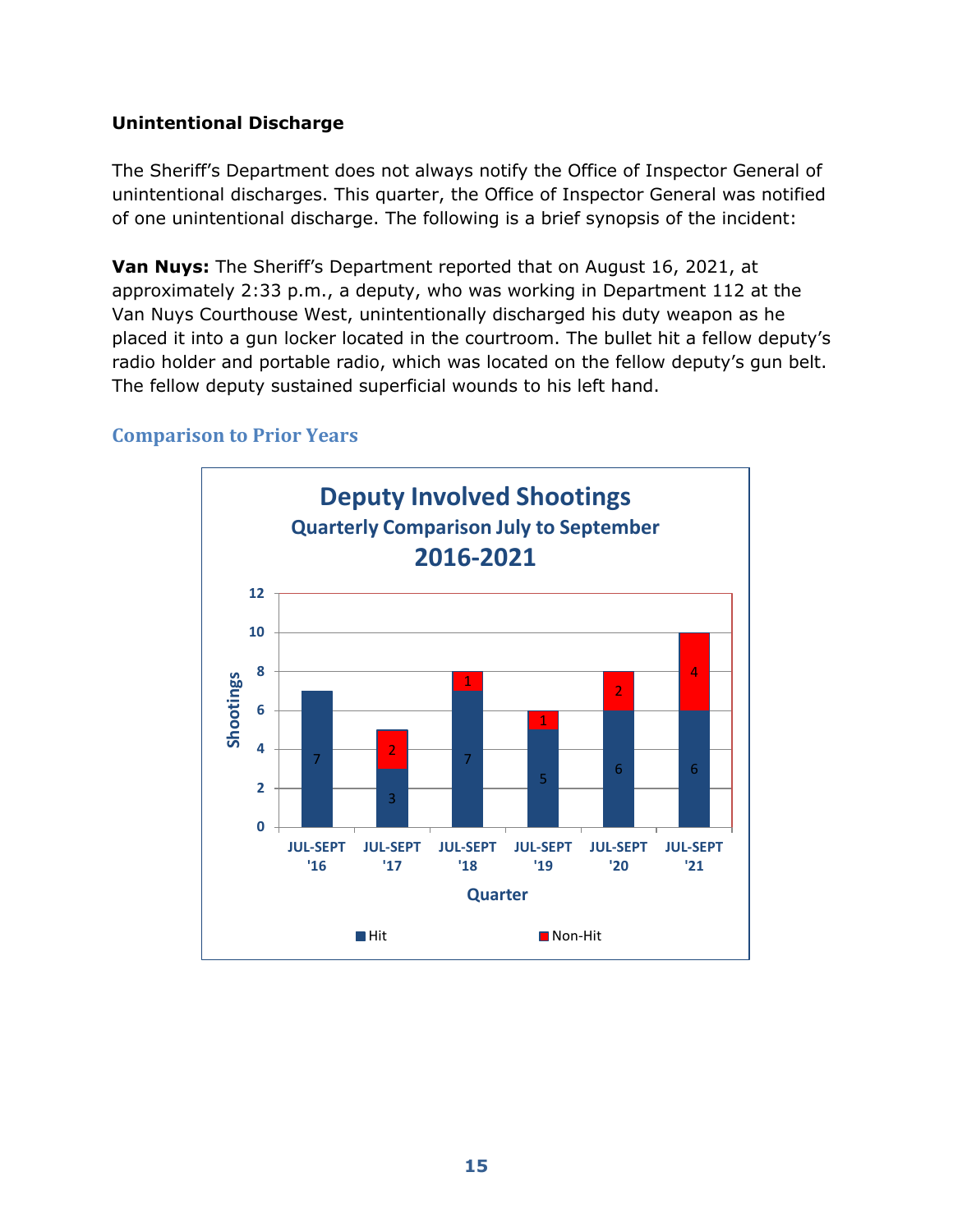## <span id="page-17-0"></span>**District Attorney Review of Deputy-Involved Shootings**

The Sheriff's Department's Homicide Bureau investigates all deputy-involved shootings in which a person is hit by a bullet. The Homicide Bureau submits the completed criminal investigation of each deputy-involved shooting in which a person has been hit by a bullet and which occurred in the County of Los Angeles to the Los Angeles County District Attorney's Office (LADA) for review and possible filing of criminal charges.

Between July 1, 2021, and September 30, 2021, the LADA issued one finding on a deputy-involved shooting case involving the Sheriff's Department's employees. In the July 28, 2020, non-fatal shooting of Erik Hudson, the District Attorney opined in a memorandum dated August 11, 2021, deputy Jonathan Alvarez acted lawfully in self-defense and in defense of others.

## <span id="page-17-1"></span>**Homicide Bureau's Investigation of Deputy-Involved Shootings**

For the present quarter, the Homicide Bureau reports that ten shooting cases involving Sheriff's Department personnel are open and under investigation. The oldest case the Homicide Bureau is still actively investigating is a March 14, 2021, shooting which occurred in the jurisdiction of the East Los Angeles station. For further information as to that shooting, please refer to the Office of Inspector General's *Reform and Oversight Effort: Los Angeles Sheriff's Department, January to March 2021* report*.*[5](#page-17-3) The oldest case that the Bureau has open is a 2016 shooting in San Fernando, which has been sent to the LADA's office and awaiting a filing decision.

This quarter, the Sheriff's Department reported it sent seven cases involving deputy-involved shootings to the LADA for filing consideration.

## <span id="page-17-2"></span>**Internal Criminal Investigations Bureau**

The Sheriff's Department's Internal Criminal Investigations Bureau (ICIB) reports directly to the Division Chief and the Commander of the Professional Standards Division. ICIB investigates allegations of criminal misconduct committed by Sheriff's Department personnel in Los Angeles County (misconduct alleged to have occurred in other counties is investigated by the law enforcement agencies in the jurisdictions where the crimes are alleged to have occurred).

<span id="page-17-3"></span><sup>5</sup> [https://oig.lacounty.gov/Portals/OIG/Reports/1stQuarter2021ReformandOversight\\_Final.pdf](https://oig.lacounty.gov/Portals/OIG/Reports/1stQuarter2021ReformandOversight_Final.pdf)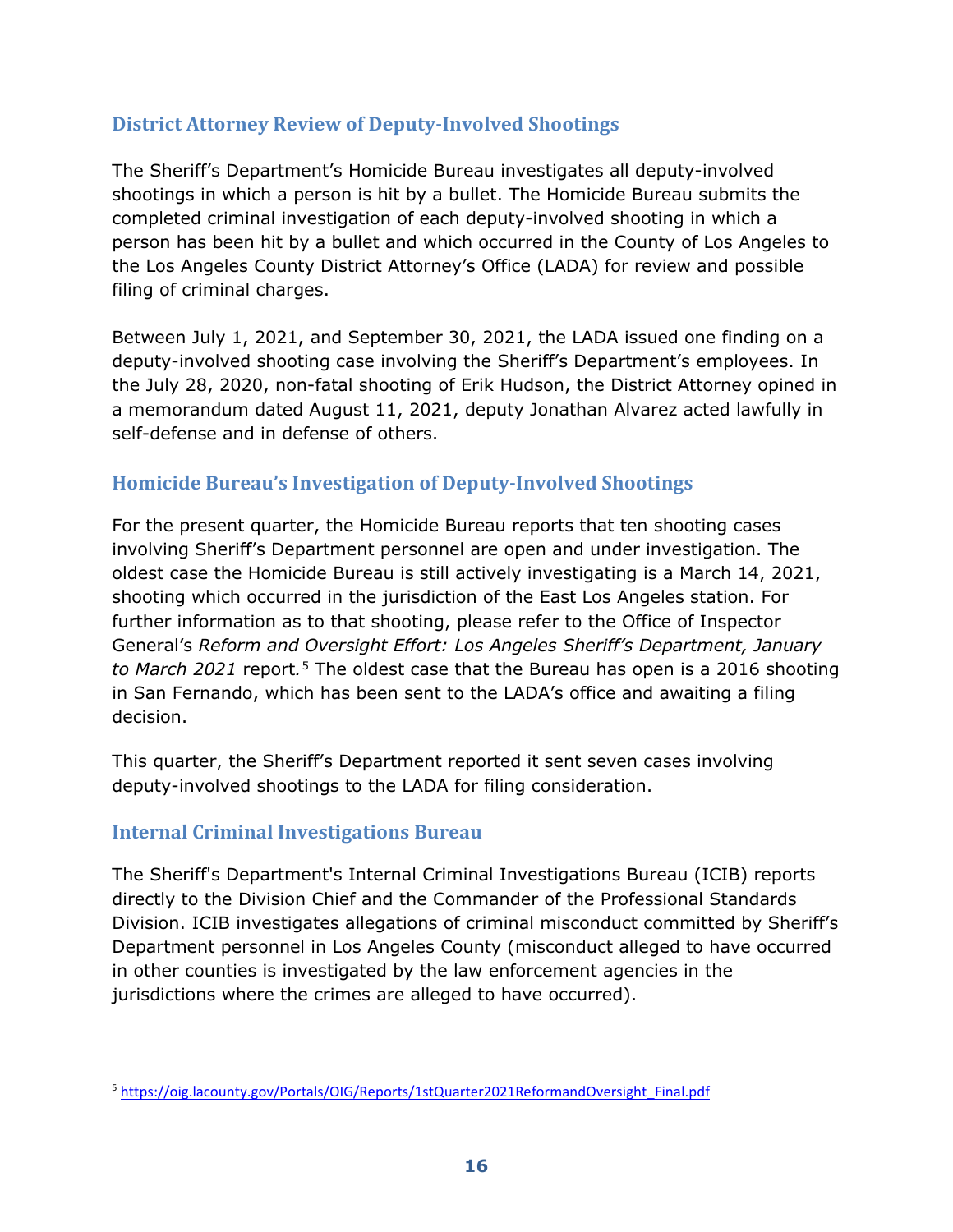The Sheriff's Department reports ICIB has 81 active cases. This quarter, the Sheriff's Department reports sending four cases to the LADA for filing consideration. The LADA is still reviewing 44 cases for filing. The oldest open case which ICIB has submitted to the LADA for filing consideration is a 2018 case, which was presented to the LADA in 2018 and is still being reviewed.

#### <span id="page-18-0"></span>**Internal Affairs Bureau**

The Internal Affairs Bureau (IAB) conducts administrative investigations of Department policy violations by Sheriff's Department employees. It is also responsible for responding to and investigating deputy-involved shootings and significant use-of-force cases. If the LADA declines to file a criminal action against the deputies involved in a shooting, IAB completes a force review to determine whether Sheriff's Department personnel violated any policies during the incident.

Administrative investigations are also conducted at the unit level. The subject's unit and IAB determine whether an investigation is investigated by IAB or remains a unit-level investigation based on the severity of the alleged policy violation(s).

This quarter, the Sheriff's Department reported opening 101 new administrative investigations. Of these 101 cases, 36 were assigned to IAB, 42 were designated as unit-level investigations, and 23 were entered as criminal monitors. In the same period, IAB reports that 98 cases were closed by IAB or at the unit level. There are 384 pending administrative investigations. Of those 384 investigations, 258 are assigned to IAB and the remaining 126 are pending unit-level investigations.

## <span id="page-18-1"></span>**Civil Service Commission Dispositions**

There were three final decisions issued by the Civil Service Commission this quarter. Of those three, two sustained the Sheriff's Department's discipline and the other reduced the Sheriff's Department's discipline. In addition, the Court of Appeal ruled on an appeal brought by the Sheriff's Department. In its order the appellate court overturned the Commission's reduction of discipline and reinstated the Sheriff's Department's order to discharge the employee.

## <span id="page-18-2"></span>**Policies on Forming Relationships Arising from Public Contacts While On-Duty or In Uniform**

The Los Angeles County Sheriff's Department lacks a formal policy on initiating or cultivating relationships as a result of on-duty contacts with members of the public. The only written guidance provided by the Department is a Field Operations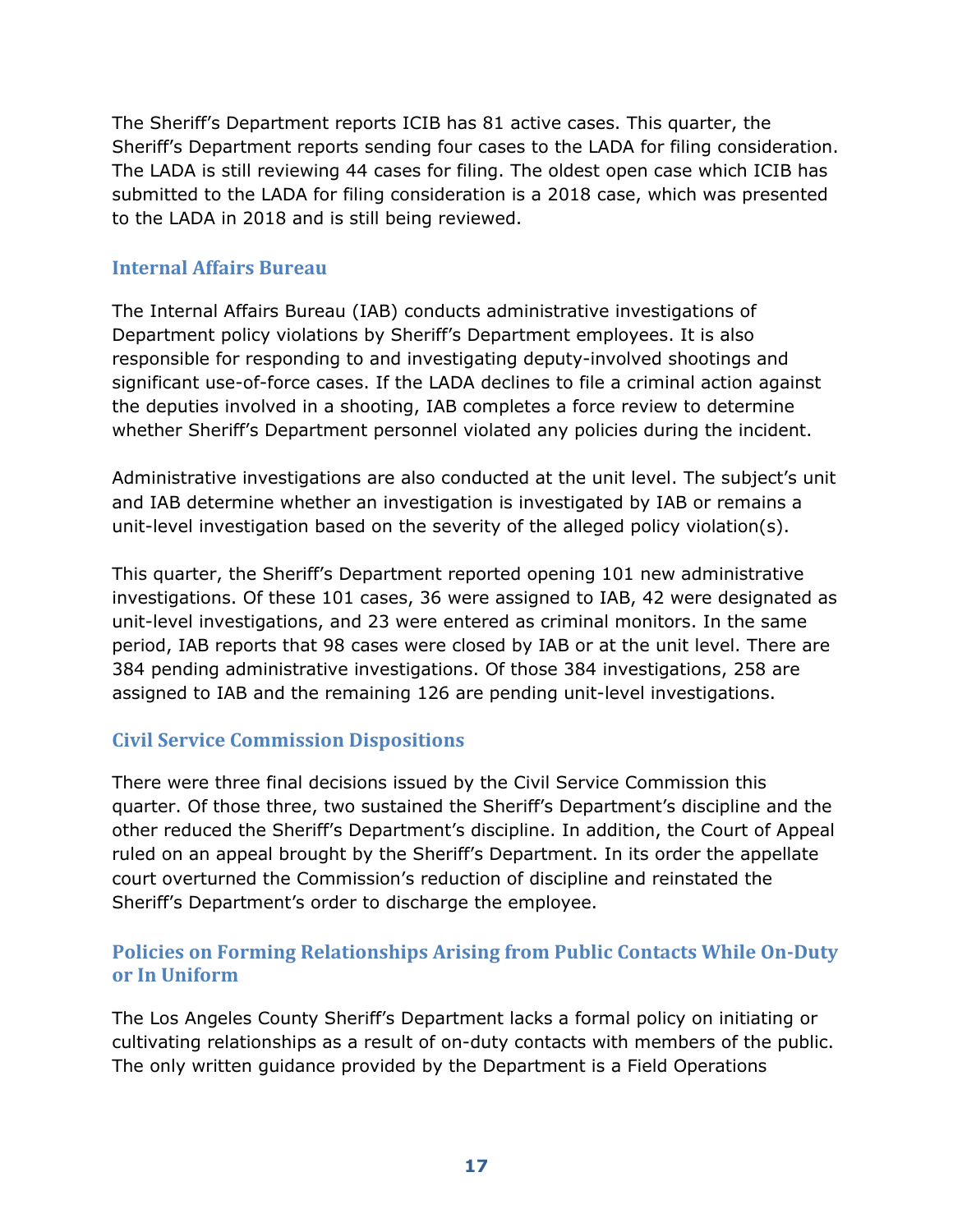Support Services (FOSS) Newsletter titled "Forming Relationships During Public Contacts."[6](#page-19-0)

The FOSS Newsletter states:

All personnel should exercise caution when extending professional relationships developed on duty (e.g., traffic stops, investigations, etc.) to personal relationships continued off duty. What does this mean? Basically, personnel should use good judgment if a situation arises wherein a personal (dating or business) relationship could form while on duty. This applies whether the individual is in regular uniform or other on-duty apparel. Scenario: While on duty, you stop at your local coffee shop. You notice the attractive barista making your cup of coffee. Should you ask for their personal number?

Certainly it would seem if it is obvious to the barista that the person is on an onduty Sheriff's Department employee, such as being in uniform, the best answer in this scenario should be "no." Yet this is left to the judgment of the employees with no formal policy prohibiting it. The Newsletter goes on to state:

> "[s]ome conflicts of interest are readily apparent while others are not as obvious. This could be perceived by the public as a relationship starting under the color of authority, and we must avoid even the appearance of impropriety. While that relationship may have had a consensual beginning, that perception can quickly change."

This language addresses the inherent conflict that exists when an employee attempts to initiate a relationship with a member of the public that begins with onduty or in uniform contacts. The Office of Inspector General recommends that the Sheriff's Department consider enacting a policy to prohibit such conduct.

Data regarding the number of administrative and criminal investigations based on conduct that arose from a personal relationship developed from an on duty or in uniform contact is not available. However, the following are some examples of troubling conduct that began with a professional contact.

<span id="page-19-0"></span><sup>6</sup> <http://pars.lasd.org/Viewer/Manuals/15183/Content/15641?showHistorical=True>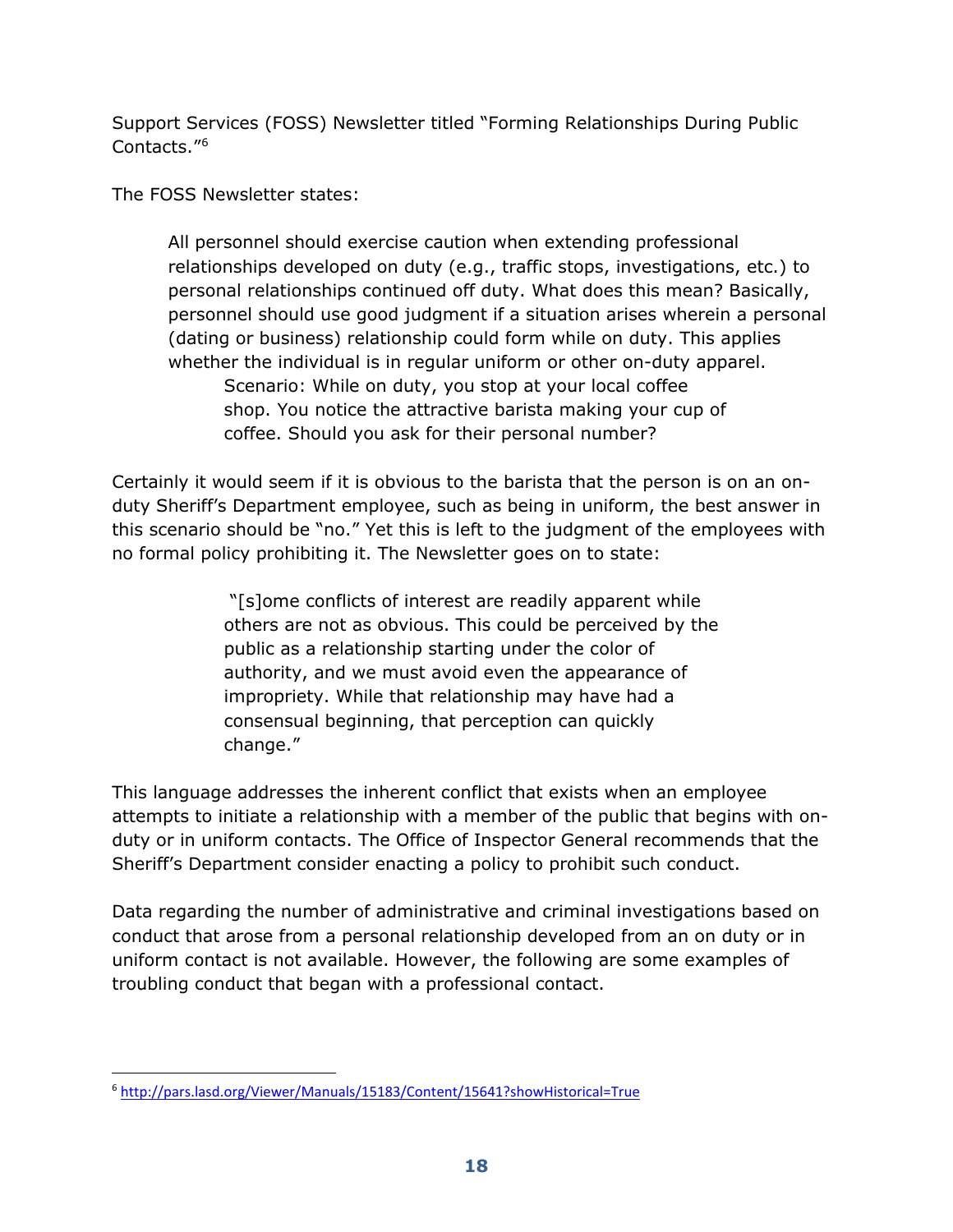**Case No. 1**: In December 2018, a deputy who responded to a shoplifting incident, asked for the email address of a woman employee of the business so that he could provide her with information regarding jobs in the Sheriff's Department. The woman told investigators the deputy sent her unsolicited emails and texts and made advances toward her. She stated that because she was afraid of his "police powers" she did not decline his advances. The two became involved sexually but not romantically. The deputy spent on-duty time cultivating a sexual relationship and using his Sheriff's Department email both on and off-duty to communicate with the woman by exchanging emails facilitating their relationship, including solicitating photographs of a sexual nature. At one point, the deputy also conducted a traffic stop of this woman for speeding but did not log the contact as is required by Sheriff's Department policy. The deputy admitted to partaking in sexual acts in a public place in a parked vehicle on multiple occasions with the woman. Finally, he lied to investigators by denying he had sent any sexually explicit emails to the woman using his Sheriff's Department email account. At the time of the complaint filed by the woman, the deputy had already been relieved of duty due to a pending Internal Criminal Investigations Bureau case for a similar allegation by a different woman.

The deputy was found to have violated the General Behavior,<sup>[7](#page-20-0)</sup> Performance to Standards,<sup>[8](#page-20-1)</sup> Use of Communications Equipment,<sup>[9](#page-20-2)</sup> Obedience to Laws Regulations and Orders,<sup>[10](#page-20-3)</sup> Duties of all Members,<sup>[11](#page-20-4)</sup> Dishonesty/False Statements,<sup>12</sup> Honesty

<span id="page-20-0"></span> $7$  MPP section 3-01/030.50, General Behavior states in part: "A member shall not act or behave while on or off duty in such a manner as to bring discredit upon himself or the Department."

<span id="page-20-1"></span><sup>8</sup> MPP section 3-01/030.50, Performance to Standards states in part: "Members shall maintain sufficient competency to properly perform their duties and assume the responsibilities of their positions. Members shall perform their duties in a manner which will tend to establish and maintain the highest standard of efficiency in carrying out the functions and objectives of the Department… Absence without leave; and/or Unnecessary absence from an assigned area during a tour of duty."

<span id="page-20-2"></span><sup>9</sup> MPP section 3-01/100.45, Use of Communications Equipment states in part: "Members shall not use County communications equipment for personal, social, or unofficial purposes. This equipment includes, but is not limited to, the County's electronic and communications equipment."

<span id="page-20-3"></span><sup>&</sup>lt;sup>10</sup> MPP section 3-01/030.10, Obedience to Laws, Regulations and Orders states in relevant part "(e) Members who violate any rules, regulations, or policies of the Department or the County, shall be subject to disciplinary action. The commission or omission of any other act contrary to good order and discipline shall also be the subject of disciplinary action; … According to the nature of the offense and in conformance with the rules of the Department of Human Resources, disciplinary action may result and may include, but is not limited to, the following: a reprimand (written); suspension without pay; reduction in rank; and/or dismissal from the Department."

<span id="page-20-4"></span><sup>&</sup>lt;sup>11</sup> MPP section 3-01/050.20, Duties of all Members states: "All Department members shall: Carry out specific duties and responsibilities assigned to them; Carry out any duty required by lawful order; and Within a reasonable time, report and/or take proper action in any situation encountered which requires police action."

<span id="page-20-5"></span><sup>&</sup>lt;sup>12</sup> MPP section 3-01/040.70, Dishonesty/False Statements states: "Members shall not make false statements or commit any other violations of the honesty policy, section 3- 01/040.69, when questioned, interviewed, or in reports or documents submitted. Department members who violate this section are subject to discipline up to and including discharge."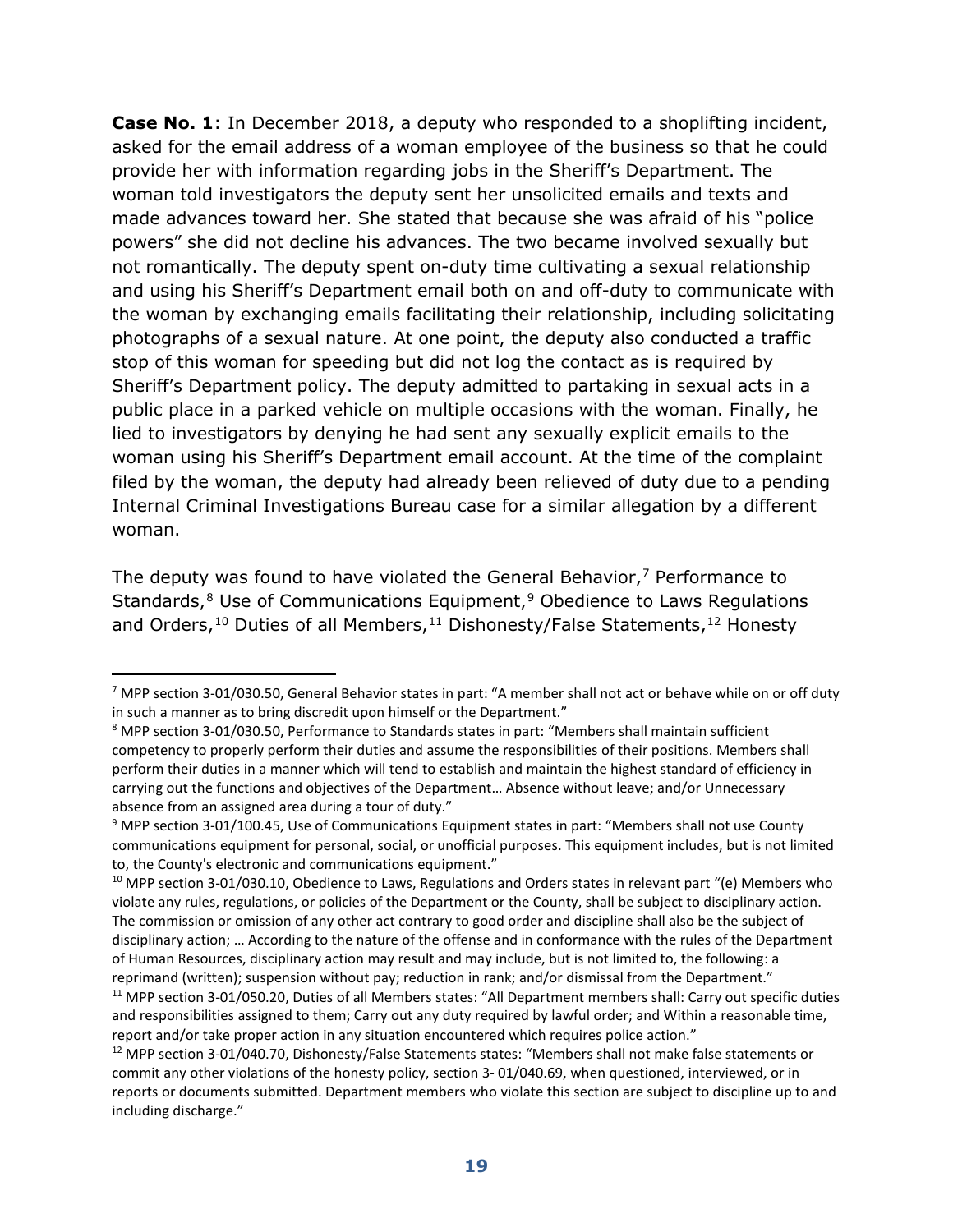Policy,<sup>[13](#page-21-0)</sup> and Failure to Make Statements/Making False Statements During Departmental Internal Investigations policies.[14](#page-21-1) The deputy was discharged from the Department.

**Case No. 2**: In August 2010, a deputy working as a detective in a special bureau became romantically involved with a woman informant who had an ongoing criminal case for possession of methamphetamine. The deputy initiated and engaged in an unethical and personal relationship with the informant and failed to notify his unit commander of the relationship. He requested and received nude photographs of the informant. The deputy admitted to hugging and kissing the informant on the lips, sending personal text messages, having personal phone conversations with her, and going on a dinner date while holding her hand. The informant told Sheriff's Department investigators that she felt compelled to obey the deputy's orders and direction over the three-month time frame she was involved with him out of fear he would seek to file the arrest charge against her and because he was a deputy sheriff. The deputy used his work cell phone to contact the informant 90 times. The deputy was found to have violated the Prohibited Association,  $15$  General Behavior,  $16$ 

<span id="page-21-0"></span><sup>&</sup>lt;sup>13</sup> MPP section 3-01/040.69, Honesty Policy states: "Department members are held to the highest standards of integrity and ethics. In particular, honesty and trustworthiness are of paramount importance to the credibility and integrity of all Department members. Honesty and maintaining the trust of those we serve depend on candor, forthrightness, sincerity, and accuracy. Dishonesty destroys trust and violates Department policy. Examples of dishonesty and violations of trust include not only false statements, but also deliberate distortions of the truth; intentional exaggerations, concealment of or failure to disclose material facts, observations, or recollections, and failure to make full, complete and truthful statements when required. Department members who violate this section are subject to discipline up to and including discharge."

<span id="page-21-1"></span><sup>&</sup>lt;sup>14</sup> MPP section 3-01/040.75, Dishonesty/Failure to Make Statements And/Or Making False Statements During Departmental Internal Investigations states: "False statements and any other form of dishonesty during an official Department internal investigation or inquiry shall, absent extenuating circumstances, result in discharge. Failure or refusal to make statements when ordered during Department internal investigations constitutes insubordination and shall, absent extenuating circumstances, result in discharge."

<span id="page-21-2"></span><sup>&</sup>lt;sup>15</sup>Because the woman in this case was an informant, the MPP section 3-10/050.86 Prohibited Association applies. Nevertheless, this case raises the same concerns about relationships formed through professional encounters. MPP section 3-10/050.86 states in relevant part: "Except in the performance of one's official duties, members shall not knowingly maintain a business or personal relationship or have a direct or indirect association which would be detrimental to the image of the Department. Examples of prohibited associations include, but are not limited to, associating with people who members know or reasonably should know: …Are under criminal investigation or indictment; and/or Have pending criminal charges filed against them; and/or Are on parole or felony probation; …and/or Are being developed as an informant unless expressly permitted by policy (see section 3-01/110.60); and/or Have been convicted of a felony crime.

<span id="page-21-3"></span><sup>16</sup> *See* fn. 1.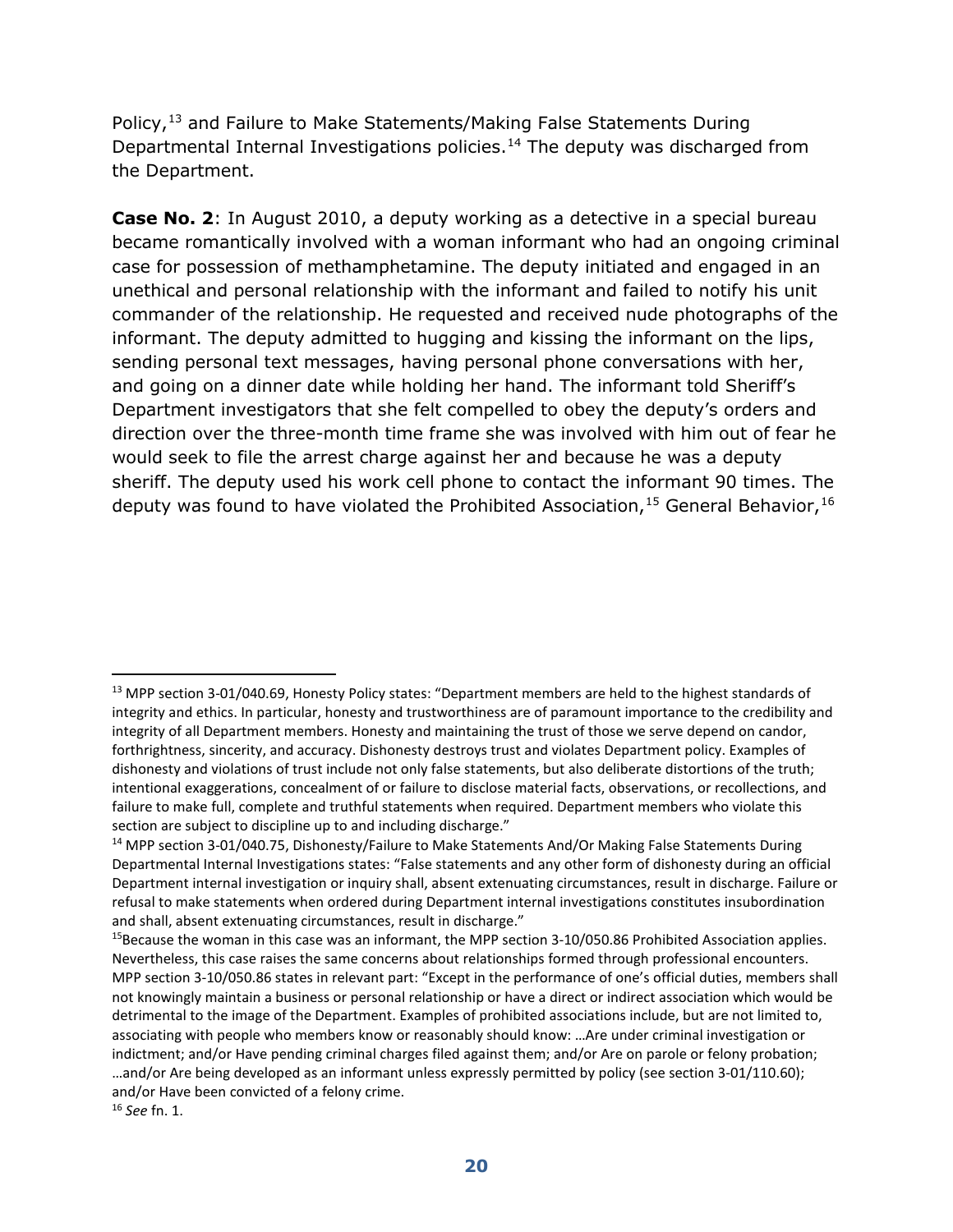Performance to Standards,<sup>[17](#page-22-0)</sup> Obedience to Laws, Regulations and Orders<sup>[18](#page-22-1)</sup> and Immoral Conduct<sup>[19](#page-22-2)</sup> policies, and was discharged.

**Case No. 3**: In September 2017, while assigned as a detective in a special bureau, a deputy was assigned to investigate a rape by force case. The victim of the rape was a 14-year-old girl. During his investigation, he picked up the minor victim from her residence and took her on three unauthorized ride-alongs.<sup>[20](#page-22-3)</sup> The next month, he picked up the minor and drove her to his trailer where he forced her to have sexual intercourse with him. The subject was arrested for Rape Under the Color of Authority, 261(a) of the Penal Code, and Forcible Rape, 261(a)(2) of the Penal Code. He was found to have violated the General Behavior,  $21$  Immoral Conduct<sup>[22](#page-22-5)</sup> and Obedience to Laws, Regulations and Orders<sup>[23](#page-22-6)</sup> as it pertains to Penal Code Section 288(c)(1) Lewd Acts with a Minor, and Penal Code section 261.5(c), Unlawful Sexual Intercourse with a Minor, policies. He was sentenced to three years in state prison. He was also discharged from the Department.

## **ANALYSIS**

From the above examples, it is evident that initiating and forming relationships with members of the public while on-duty may cause the person with whom the relationship is sought to believe that there may be consequences for not complying with the Sheriff's Department employee's demands. In other words, that the deputy is acting under the color of authority in pursuing a personal relationship. As was discussed in Case No. 1 and Case No. 2 above, both women stated that because the deputies were law enforcement officers, they felt they had to comply. While Case No. 3 is an egregious example of behavior by a deputy, the likelihood that the minor was compliant due to the deputy's position of authority is very real. Yet, the Department has not created any policies that clearly state such initiation and cultivation of relationships with members of the public whom they encounter during the course of their duties are strictly prohibited.

Because there is currently no policy on point, the Department uses existing policies such as General Behavior, Immoral Conduct, Obedience to Laws, Regulations and

<span id="page-22-0"></span><sup>17</sup> *See* fn. 2.

<span id="page-22-1"></span><sup>18</sup> *See* fn. 4.

<span id="page-22-2"></span><sup>&</sup>lt;sup>19</sup> MPP section 3-01/030.07 Immoral Conduct states: "Members shall maintain a level of moral conduct in their personal and business affairs which is in keeping with the highest standards of the law enforcement profession. Members shall not participate in any incident involving moral turpitude which tends to impair their ability to perform as law enforcement officers or causes the Department to be brought into disrepute.

<span id="page-22-3"></span> $20$  A ride-along is an arrangement for a civilian to spend a shift in the passenger seat of an emergency vehicle, observing the workday of a police officer, firefighter, or paramedic."

<span id="page-22-4"></span><sup>21</sup> *See* fn. 2.

<span id="page-22-5"></span><sup>22</sup> *See* fn. 14.

<span id="page-22-6"></span><sup>23</sup> *See* fn. 5.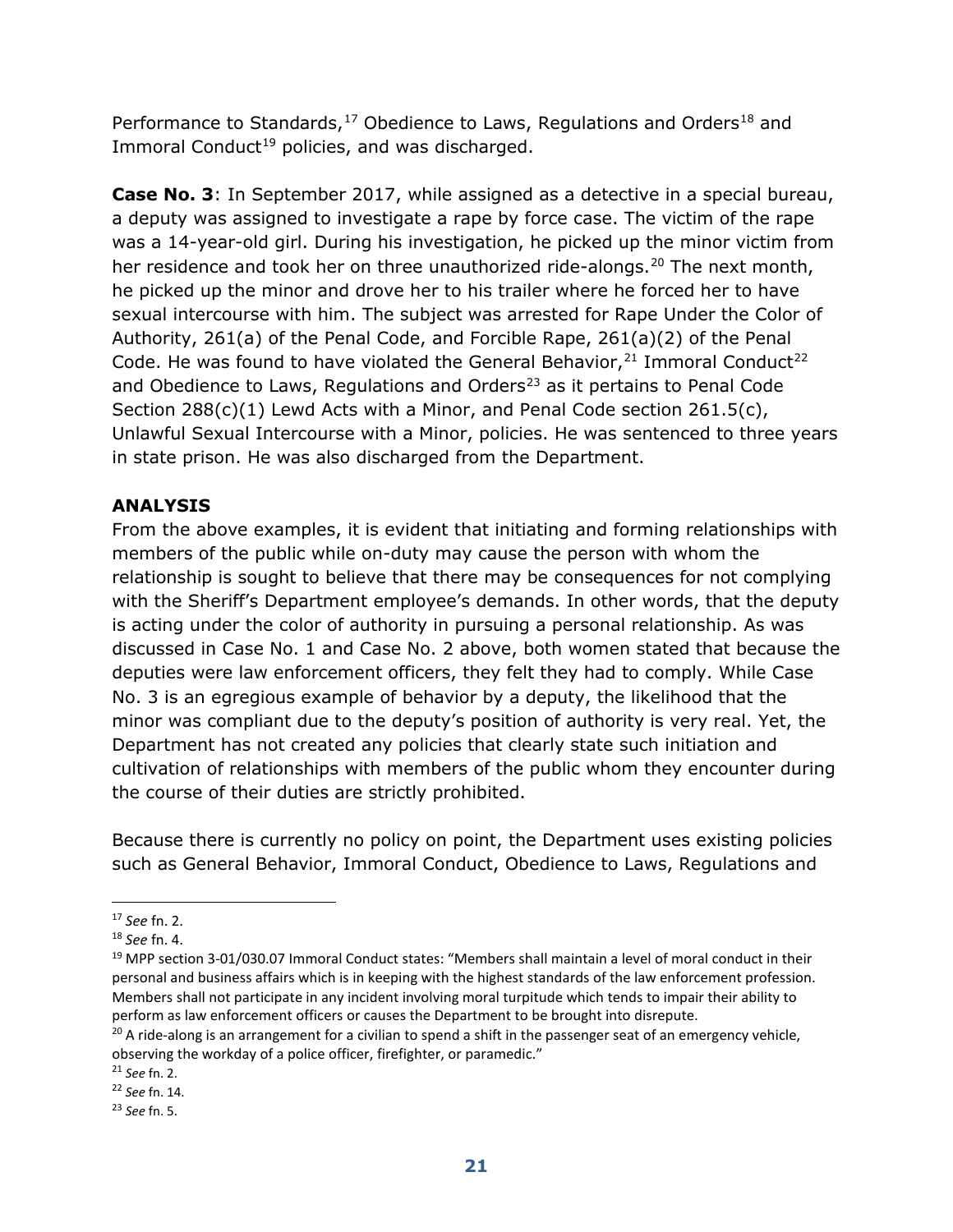Orders, Performance to Standards and other similar policies, which do not always directly address the behavior that has led to misconduct, to discipline employees. As the FOSS newsletter states "[p]ersonnel shall maintain a level of moral conduct in their personal and business affairs which is in keeping with the highest standards of the law enforcement profession." For many citizens who may be in a vulnerable state when they encounter law enforcement, there is a level of inherent trust that law enforcement officers are there to help and protect them. Using one's status as a member of the Sheriff's Department can reasonably be perceived as an attempt to gain influence or authority, or at the very least, give the appearance of impropriety, and the creation of a policy to prohibit initiating personal relationships from encounters on-duty or in uniform is recommended.

#### **Recommendations**

- 1. The Sheriff's Department should consider enacting a policy prohibiting employees who meet or interact with members of the public on-duty, or in uniform, from initiating or cultivating personal relationships including but not limited to romantic, sexual, business, financial, or political relationships. This policy should include all members of the public including, but not limited to, victims, witnesses, and suspects.
- 2. The Sheriff's Department should enact a policy prohibiting engaging in onduty sexual activity.

## <span id="page-23-0"></span>**Failure to Open an Investigation: A Case Study**

A Sheriff's deputy (Deputy) and her neighbor (Neighbor) became involved in a long-standing dispute that began over the Neighbor's access to her driveway. The following is a summary of the Deputy's conduct that led to a lawsuit and a substantial judgment against the Deputy. This summary is based upon testimony presented at the trial and other documents provided to the Office of Inspector General.

The Neighbor and the Deputy's properties were separated by a fence, but the driveway to both houses had no physical barrier between them. Beginning in 2009, the Deputy and her family members parked their cars in Neighbor's driveway, thereby impeding her access to the driveway. In December 2009, the Neighbor filed a complaint with the Sheriff's Department. The investigation resulted in a finding that the Deputy's conduct should have been different. On March 17, 2010, the Captain of the unit where the Deputy worked sent the Neighbor a letter stating the Sheriff's Department had investigated the matter and found the Deputy's conduct "should have been different," and closed the matter. The Deputy filed a grievance,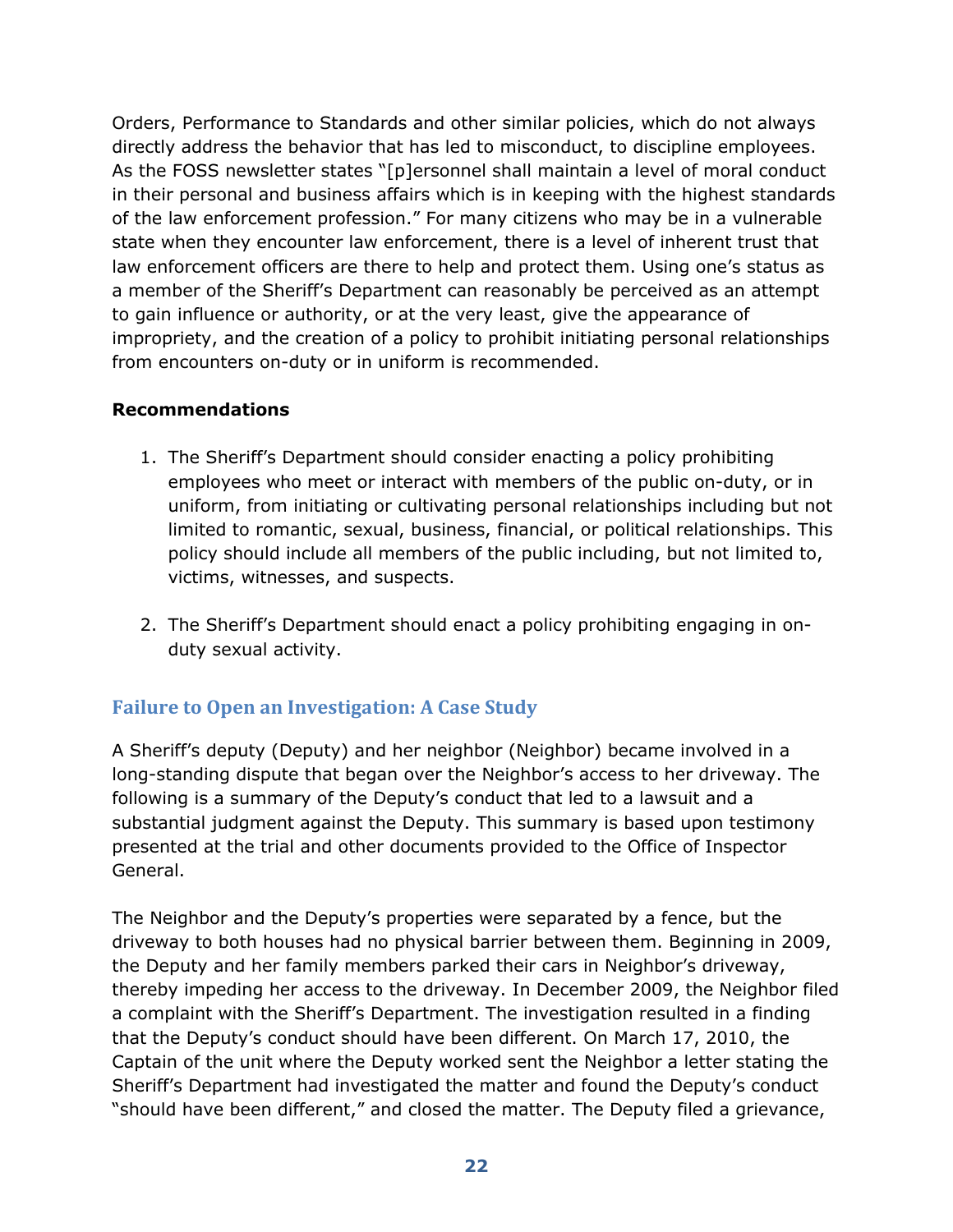and the matter was re-opened, which resulted in contrary finding that the Deputy should be "exonerated" from the civilian complaint. The same Captain signed off on this new recommendation. From the records provided to the Office of Inspector General and a review of the trial proceedings, it does not appear the Sheriff's Department ever sent the Neighbor a new letter advising her that the Deputy had been exonerated.

In her trial testimony, the Neighbor recounted another incident that occurred around midnight in August 2016, when four police cars containing five deputies arrived on her property to retrieve a package belonging to the Deputy but which was accidentally delivered to the Neighbor. The Deputy admitted that she had called the station and asked for deputies to check if the package was at her Neighbor's home but claimed she did so because her supervisors had told her to call them in order to minimize any contact with the Neighbor and in an effort to keep peace between the two parties.

While there were other conflicts between the Neighbor and the Deputy, the incident that finally caused the Neighbor to file a lawsuit occurred on February 25, 2017. On that date, the Deputy's husband and daughter claimed the Neighbor tried to run them over with her car. Sheriff's deputies were called out to investigate the claim. Two patrol deputies and a field supervisor arrived on scene and spoke to the parties for approximately ten minutes before the Deputy arrived at the scene. For the next thirty to forty minutes the Deputy and her family conversed with the deputies and the field supervisor. The field supervisor and the patrol deputies concluded that there was not sufficient evidence to arrest the Neighbor. Another Sheriff's Department supervisor arrived forty minutes after the first supervisor had arrived on scene. The second supervisor testified he arrived to relieve the first supervisor due to a shift change. The Deputy spoke to the second supervisor. According to the testimony of the first and second supervisors, the Deputy was not happy that the Neighbor would not be arrested and held accountable for possibly assaulting her husband and daughter. The Deputy testified she never explicitly asked/nor directed either supervisor to arrest the Neighbor. After the second supervisor and the first supervisor had a brief conversation, the Neighbor was arrested.

The Neighbor had installed cameras on her property due to the escalating conflict with the Deputy and the Deputy's family members. Because of her previous interactions with the Sheriff's Department, the Neighbor did not immediately turn over the video from her camera. After retaining a lawyer, she provided the video, which clearly showed the Neighbor had not attempted to run over the Deputy's husband or daughter. Nevertheless, a Sheriff's Department detective presented the case and the video to the Los Angeles District Attorney's Office for filing consideration. After viewing the video, the deputy district attorney rejected filing a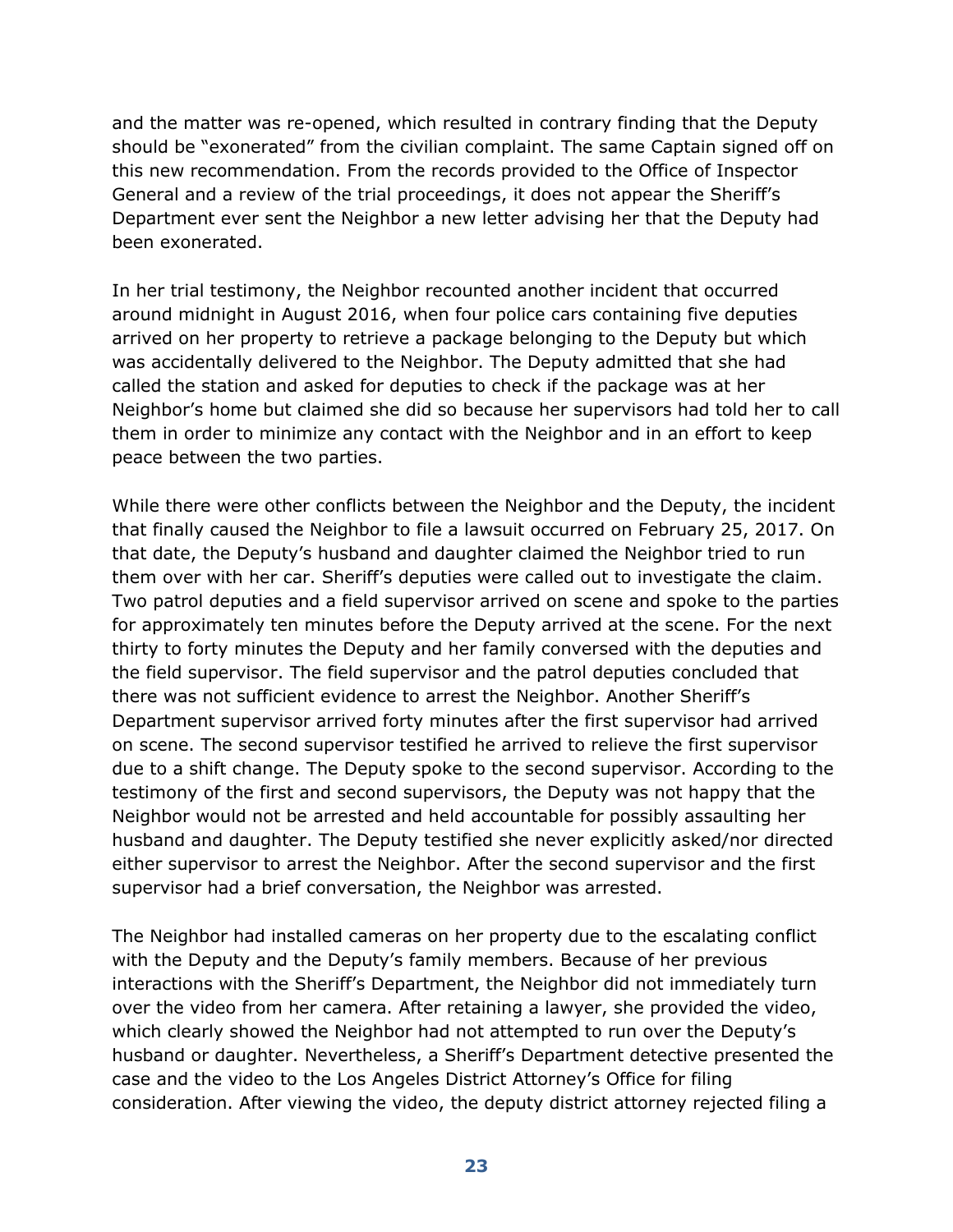criminal case because the video did not support the Deputy's husband and daughter's allegations.

A week or so after the case was rejected, the Deputy reported to the Sheriff's Department that the Neighbor had stabbed her husband. An investigation by the Sheriff's Department revealed that the husband had a scratch on one of his fingers and that the claim he was stabbed could not be substantiated. While a report was taken, there was never any criminal filing against the Neighbor.

The Neighbor petitioned for factual innocence regarding the allegations that she had tried to run over the Deputy's husband and daughter on February 25, 2017. Penal Code section 851.8 establishes the requirements needed to obtain a finding of factual innocence by a court. The petitioner/arrestee must prove to the court that there was "*no reasonable cause*" to believe the petitioner/arrestee "committed the offense for which the arrest was made." (Emphasis added.) A court ruled in her favor on August 11, 2017. The arrest was expunged from the Neighbor's record and the report was either sealed and/or expunged.

During the trial, the Deputy admitted that she had used a law enforcement database to find the Neighbor's birthday and that she requested a copy of a sealed police report for the February 25, 2017 incident from her colleague. Yet, the Deputy denied ever using her position and/or ever asking anyone from the Sheriff's Department to arrest her Neighbor.

The jury found otherwise.

The Neighbor filed a lawsuit against the deputy and the case went to trial in July 2019. The lawsuit alleged that the Deputy used her power and position to have the Neighbor arrested. At the end of the trial, the jury was asked to decide two questions:

- Did the Deputy violate the Neighbor's Fourth Amendment right guaranteed by the United States Constitution to be free from unreasonable arrest without probable cause?
- Did the Deputy act with malice, oppression, or reckless disregard of the Neighbor's rights?

The jury found the Deputy had done each of these things and awarded the Neighbor \$2.2 million dollars in damages; the judge awarded the Neighbor attorney's fees amounting to approximately \$700,000.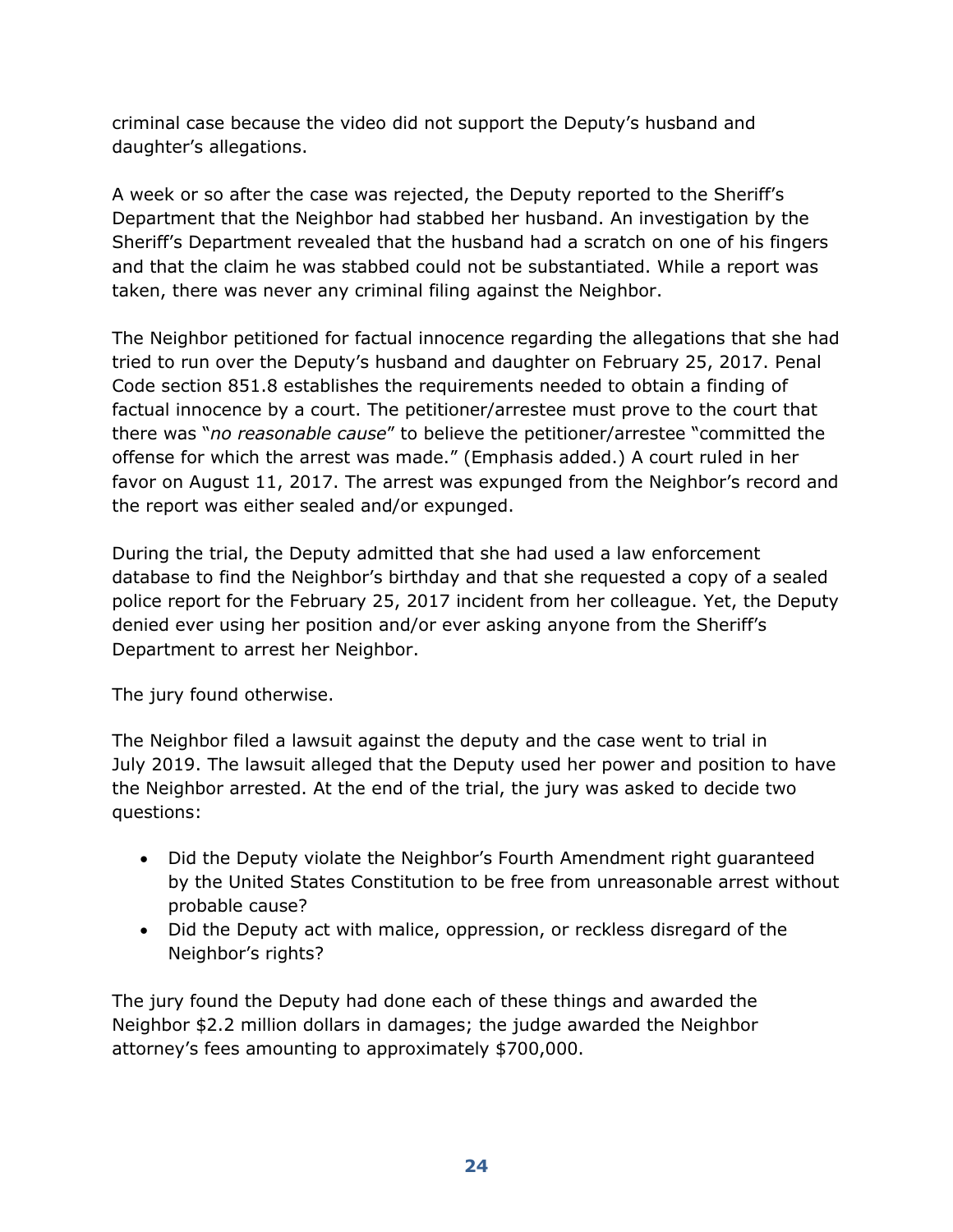The Sheriff's Department was aware of the lawsuit and the allegations made by the Neighbor regarding the Deputy's conduct. The Sheriff's Department reviewed the tape of the February 25, 2017 incident provided by the Neighbor, establishing her innocence and the Sheriff's Department knew that the case was rejected by the District Attorney's Office. The Sheriff's Department did not seek to file the case regarding the Deputy's claim that her husband was stabbed. The Sheriff's Department's Risk Management Bureau employees monitored the lawsuit as it progressed to trial. Despite this knowledge, the Sheriff's Department never opened a criminal investigation, an internal affairs investigation, or a unit level investigation into the Deputy's conduct. As a result of there never being an investigation, there was never any consideration as to whether the deputy should be disciplined. Not only was the deputy never investigated or disciplined, the Sheriff's Department *promoted* the Deputy to a supervisory position.

The Office of Inspector General has several concerns after reviewing this case:

- 1. The Sheriff's Department provided the Neighbor a letter in response to her 2010 complaint stating it had deemed the Deputy's conduct should have been better; however, it never sent the Neighbor a letter stating it had reversed its decision. Based on the letter the Neighbor received, she was under the assumption the Deputy had been disciplined or admonished in some way. She was completely unaware the Sheriff's Department had changed its mind, and the Deputy was "exonerated" for the conduct. Additionally, there was no articulated basis for re-opening the investigation. An employee complaining about an investigation's findings should not be a sufficient basis alone to re-open a complaint.
- 2. There was never a referral to the Sheriff's Department's Internal Criminal Investigations Bureau or to its Internal Affairs Bureau. Given the finding of the Neighbor's factual innocence and the subsequent filing of a lawsuit, of which the Sheriff's Department received notice in February of 2018, it is clear that at some point the Sheriff's Department had knowledge of possible misconduct by the Deputy. Yet, the Sheriff's Department never opened any investigation into the conduct to find out if the Deputy violated any civil or criminal laws or Sheriff's Department policies. By law, the Sheriff's Department generally has a year from the date it becomes aware of allegations of deputy misconduct to investigate the conduct and impose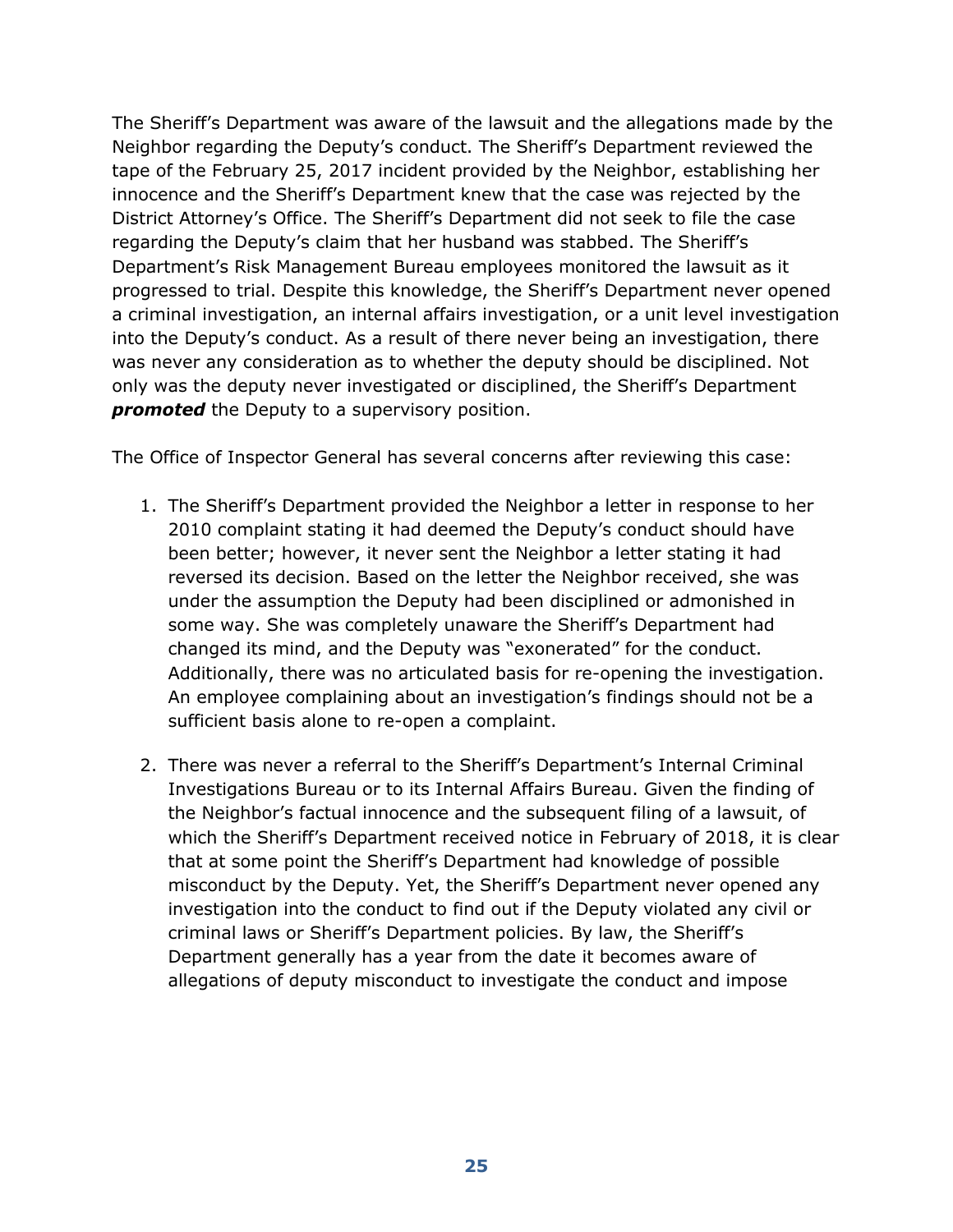discipline. By the time the judgment was rendered in the lawsuit the time limitation for imposing discipline had passed. $24$ 

- 3. In criminal actions by the state, the defendant is entitled to potentially exculpatory evidence including the credibility of the witness under *Brady v. Maryland*.[25](#page-27-3) Because the Deputy was not disciplined, her conduct might be missed in a search of her employment history for exculpatory information. Thus, this information might not be turned over in a criminal proceeding, depriving a defendant of his constitutional right to such evidence.
- 4. On more than one occasion, more than two deputies responded to the Neighbor's home to mediate a dispute and in one instance to retrieve a package. It seems likely that this show of force was to intimidate the Neighbor from complaining about or engaging in disputes with the Deputy.

This case was discussed with Sheriff's Department personnel who provided the following response: *The Department continuously reviews its policies and processes to ensure a system of "check and balances." In instances where modification of those processes, are required, the Department works with the various unions to effect positive improvement. The Department has identified such a weakness in its litigation procedures and is currently working to implement procedures to avoid future incidents.*

## <span id="page-27-0"></span>**CUSTODY DIVISION**

## <span id="page-27-1"></span>**Taser Use in Custody**

The Office of Inspector General compiled the number of times the Sheriff's Department has employed a Taser in custodial settings from January 2018, through October 2021. The numbers below were gathered from the Sheriff's Department's *Monthly Force Synopsis*, which the Sheriff's Department produces and provides to the Office of Inspector General each month.<sup>[26](#page-27-4)</sup>

<span id="page-27-2"></span> $24$  In cases where the investigation involves a civil lawsuit in which the deputy is named as a defendant, the oneyear time period is tolled during the pendency of the civil action. See Government Code section 3304(d)(2)(F). The Office of Inspector General does not know when the Sheriff's Department learned of the potential misconduct and therefore cannot opine as to whether the tolling period would apply.

<span id="page-27-3"></span><sup>25</sup> *Brady v. Maryland* (1963) 373 U.S. 83

<span id="page-27-4"></span><sup>&</sup>lt;sup>26</sup> The Office of Inspector General is not opining on whether the use of the Taser in each of these incidents was permissible under the Sheriff's Department's policies and/or if the Taser was employed lawfully.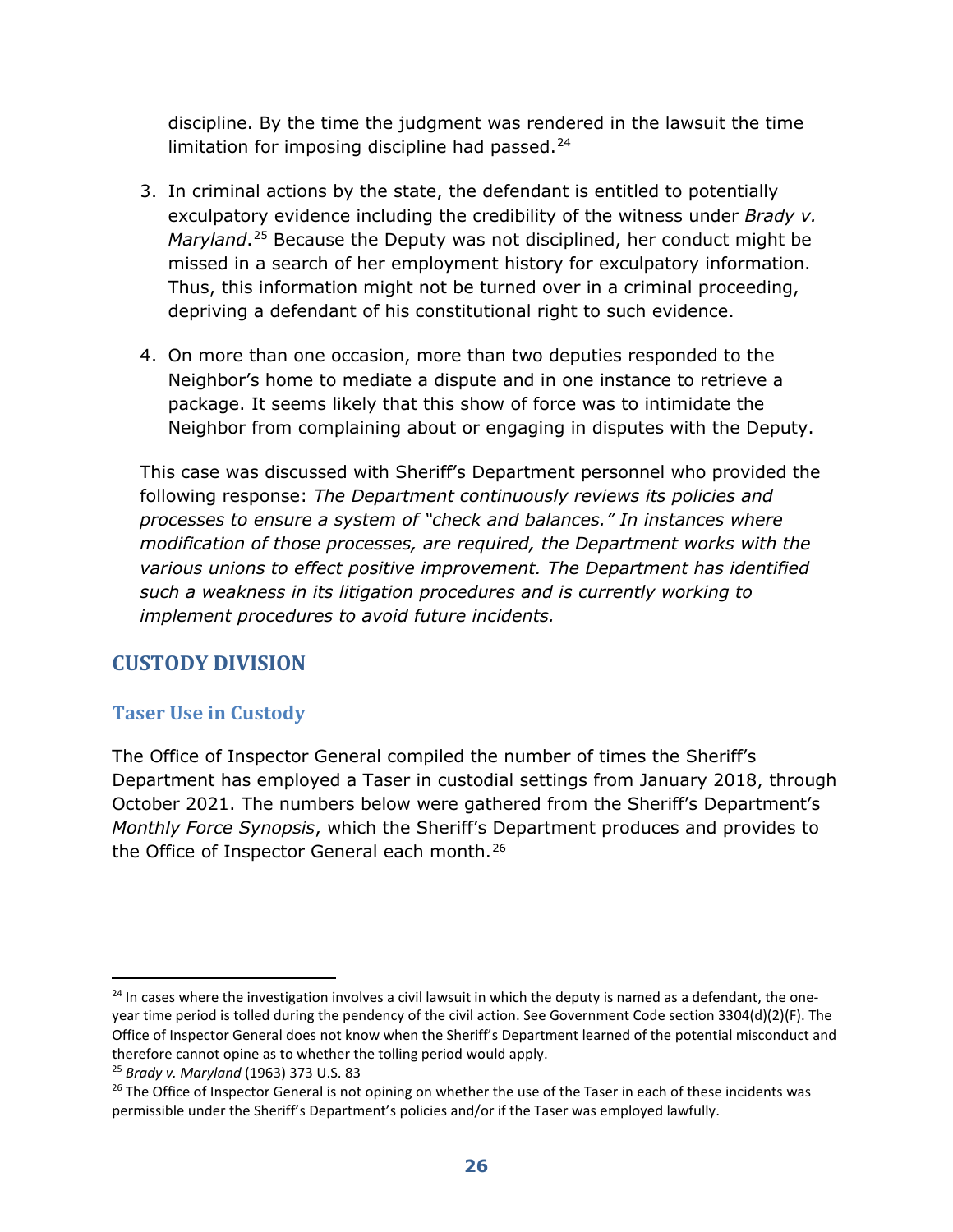| <b>Month</b>     | <b>Number of Times a Taser was</b> |
|------------------|------------------------------------|
|                  | <b>Employed</b>                    |
| January 2018     | 5                                  |
| February 2018    | $\overline{2}$                     |
| March 2018       | 7                                  |
| April 2018       | $\overline{7}$                     |
| May 2018         | $\pmb{0}$                          |
| June 2018        | $\overline{4}$                     |
| <b>July 2018</b> | 6                                  |
| August 2018      | $\overline{7}$                     |
| September 2018   | 3                                  |
| October 2018     | $\overline{5}$                     |
| November 2018    | $\overline{3}$                     |
| December 2018    | $\mathbf{1}$                       |
| January 2019     | 9                                  |
| February 2019    | 9                                  |
| March 2019       | $\overline{5}$                     |
| April 2019       | $\overline{4}$                     |
| May 2019         | 1                                  |
| June 2019        | $\overline{2}$                     |
| <b>July 2019</b> | 6                                  |
| August 2019      | 9                                  |
| September 2019   | $\overline{6}$                     |
| October 2019     | $\overline{3}$                     |
| November 2019    | $\overline{6}$                     |
| December 2019    | $\overline{5}$                     |
| January 2020     | $\overline{5}$                     |
| February 2020    | $\overline{3}$                     |
| March 2020       | $\overline{3}$                     |
| April 2020       | $\overline{\mathbf{4}}$            |
| May 2020         | 3                                  |
| June 2020        | $\overline{5}$                     |
| <b>July 2020</b> | $\mathbf{1}$                       |
| August 2020      | 3                                  |
| September 2020   | $\overline{4}$                     |
| October 2020     |                                    |
| November 2020    | $\frac{3}{3}$                      |
| December 2020    | $\overline{6}$                     |
| January 2021     | $\overline{\mathbf{4}}$            |
| February 2021    | $\overline{\mathbf{8}}$            |
| March 2021       |                                    |
|                  |                                    |
| April 2021       | $\frac{3}{5}$                      |
| May 2021         |                                    |
| June 2021        | 11                                 |
| July 2021        | 5                                  |
| August 2021      | $\overline{\mathbf{4}}$            |
| September 2021   | $\overline{3}$                     |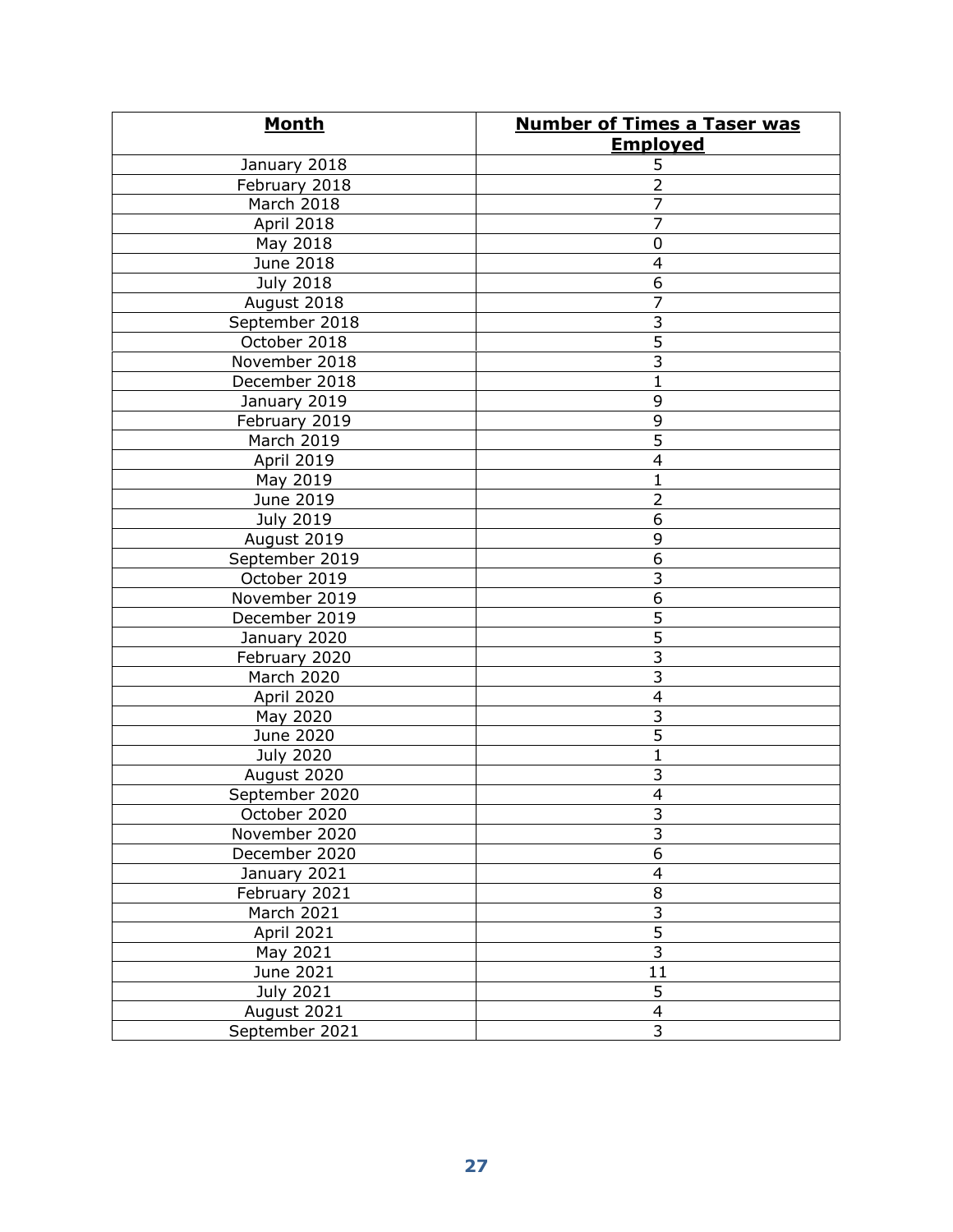## <span id="page-29-0"></span>**Use-of-Force Incidents in Custody Division**

The Office of Inspector General monitors the Sheriff's Department's use of force incidents, institutional violence $^{27}$  $^{27}$  $^{27}$ , and assaults on Sheriff's Department or Correctional Health Services personnel by people in custody. The Sheriff's Department reports the following numbers for the uses of force and assaultive conduct within its Custody Services Division (the Sheriff's Department is still verifying the accuracy of the reporting of incidents that occurred subsequent to March 2021):

#### Use of Force Incidents:

| 1 <sup>st</sup> Quarter of 2018 | 546 |
|---------------------------------|-----|
| 2 <sup>nd</sup> Quarter of 2018 | 592 |
| 3rd Quarter of 2018             | 530 |
| 4 <sup>th</sup> Quarter of 2018 | 452 |
| 1st Quarter of 2019             | 501 |
| 2 <sup>nd</sup> Quarter of 2019 | 478 |
| 3rd Quarter of 2019             | 525 |
| 4 <sup>th</sup> Quarter of 2019 | 431 |
| 1st Quarter of 2020             | 386 |
| 2 <sup>nd</sup> Quarter of 2020 | 274 |
| 3rd Quarter of 2020             | 333 |
| 4 <sup>th</sup> Quarter of 2020 | 390 |
| 1st Quarter of 2021             | 373 |

Assaults on Personnel:

| 1 <sup>st</sup> Quarter of 2018 | 144 |
|---------------------------------|-----|
| 2 <sup>nd</sup> Quarter of 2018 | 173 |
| 3rd Quarter of 2018             | 131 |
| 4 <sup>th</sup> Quarter of 2018 | 115 |
| 1 <sup>st</sup> Quarter of 2019 | 122 |
| 2 <sup>nd</sup> Quarter of 2019 | 132 |
| 3rd Quarter or 2019             | 164 |
| 4 <sup>th</sup> Quarter of 2019 | 136 |
| 1 <sup>st</sup> Quarter of 2020 | 131 |
| 2 <sup>nd</sup> Quarter of 2020 | 91  |
| 3rd Quarter of 2020             | 111 |
| 4 <sup>th</sup> Quarter of 2020 | 140 |
| 1st Quarter of 2021             | 143 |
|                                 |     |

<span id="page-29-1"></span> $27$  Institutional violence is defined as assaultive conduct by a person in custody upon another person in custody.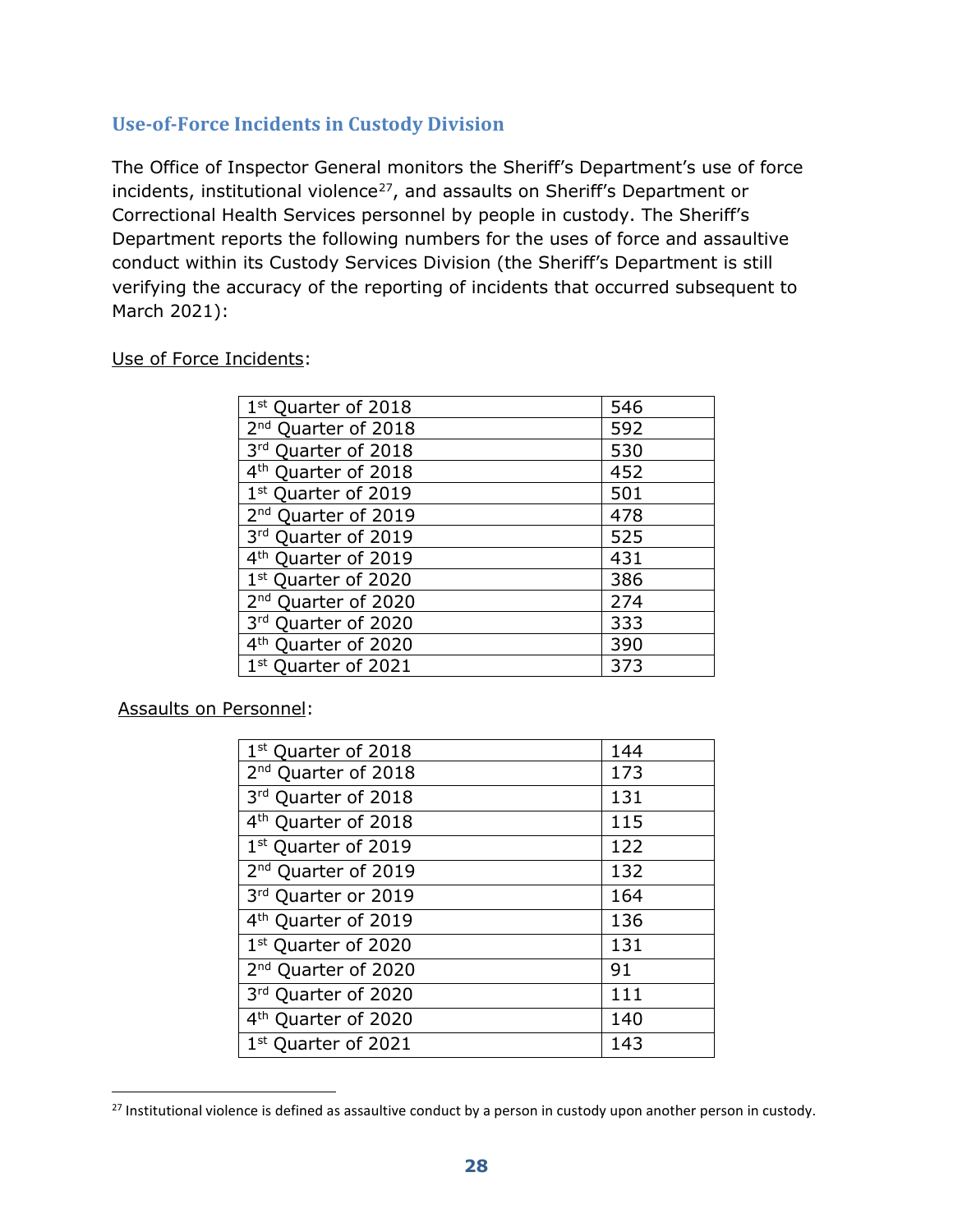Incidents of Institutional Violence:

| 1st Quarter of 2018             | 871 |
|---------------------------------|-----|
| 2 <sup>nd</sup> Quarter of 2018 | 905 |
| 3rd Quarter of 2018             | 988 |
| 4 <sup>th</sup> Quarter of 2018 | 881 |
| 1st Quarter of 2019             | 769 |
| 2 <sup>nd</sup> Quarter of 2019 | 794 |
| 3rd Quarter of 2019             | 858 |
| 4 <sup>th</sup> Quarter of 2019 | 709 |
| 1st Quarter of 2020             | 717 |
| 2 <sup>nd</sup> Quarter of 2020 | 496 |
| 3rd Quarter of 2020             | 560 |
| 4 <sup>th</sup> Quarter of 2020 | 753 |
| $1^{\rm st}$<br>Quarter of 2021 | 745 |

## <span id="page-30-0"></span>**Handling of Grievances Filed by People in Custody**

The Sheriff's Department has not fully implemented the use of tablets in its jail facilities to capture information related to requests, and eventually grievances, filed by people in custody. Currently, there are a total of 165 installed iPads. There are 31 iPads at Century Regional Detention Facility (CRDF), 49 iPads at Men's Central Jail (MCJ), and 85 iPads at Twin Towers Correctional Facility (TTCF). The Sheriff's Department is reporting that all upgrades and connectivity issues have been resolved at CRDF and MCJ and the iPads are currently available for use. The Sheriff's Department reports that moving to Windows based tablets is under consideration in order to rectify compatibility issues and other connectivity concerns. The Sheriff's Department reports that people in custody have accessed the iPads to obtain information on 296,323 occasions between July 1, 2021, and September 30, 2021. The Office of Inspector General continues to recommend that the Sheriff's Department pursue full implementation of iPads throughout the Custody Services Division.

As reported in the Office of Inspector General's January 2018 *Reform and Oversight Efforts: Los Angeles County Sheriff's Department* report, the Sheriff's Department implemented a policy restricting the filing of duplicate and excessive grievances filed by people in custody.<sup>[28](#page-30-1)</sup> The Sheriff's Department reports that between July 1, 2021, and September 30, 2021, nine people in custody were restricted from

<span id="page-30-1"></span><sup>28</sup> *See* [Los Angeles County Sheriff's Department,](http://pars.lasd.org/Viewer/Manuals/14249/Content/13670) *Custody Division Manual*, 8-04/050.00, Duplicate or Excessive [Filings of Grievances and Appeals, and Restrictions of Filing Privileges.](http://pars.lasd.org/Viewer/Manuals/14249/Content/13670)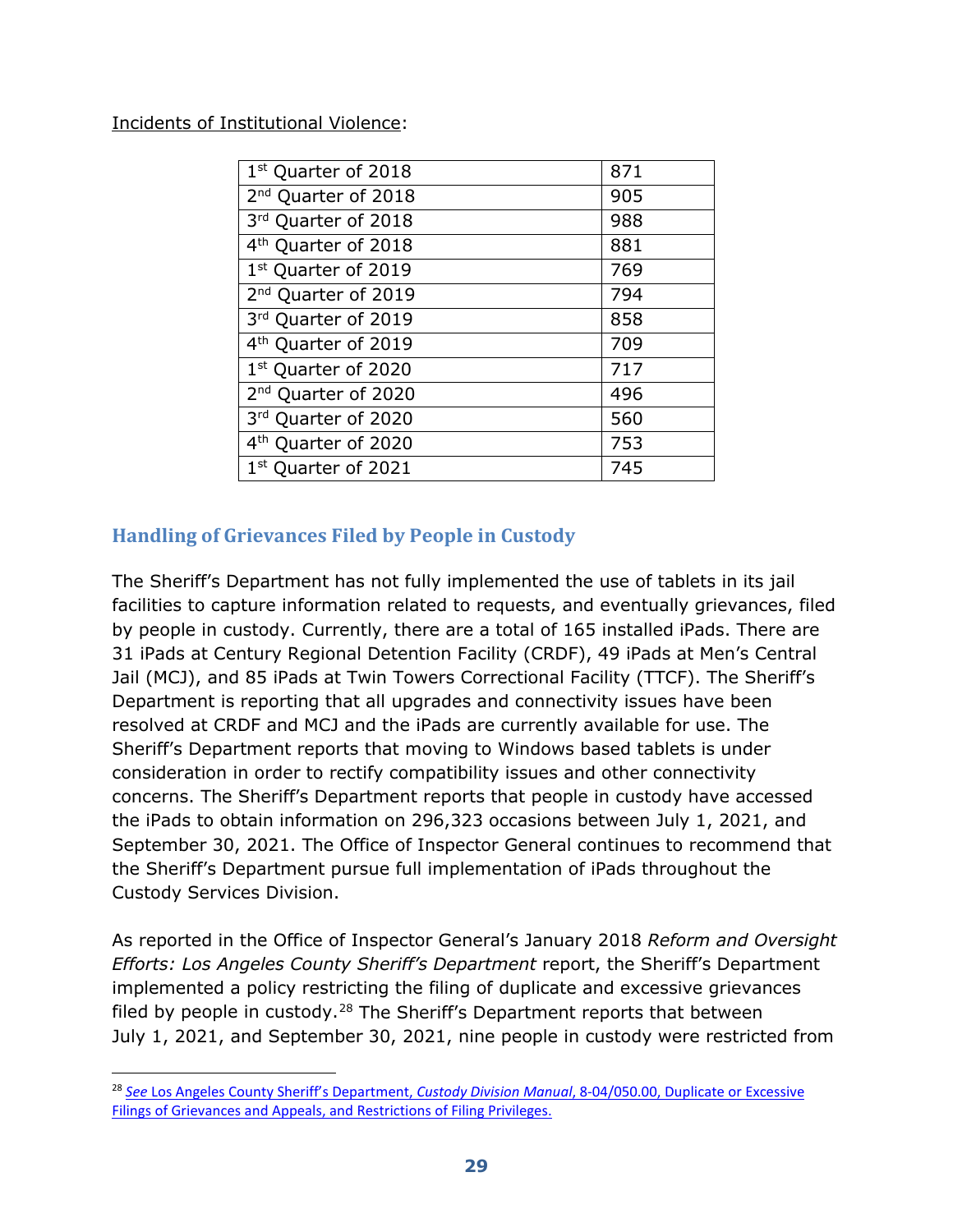filing 29 grievances under this policy. The Office of Inspector General continues to raise concerns about the quality of grievance investigations and responses, which likely increases duplication and may prevent individuals from receiving adequate care while in Sheriff's Department custody.

## <span id="page-31-0"></span>**In-Custody Deaths**

Between July 1, 2021, and September 30, 2021, 14 individuals died while under the care and custody of the Sheriff's Department. Of these 14 decedents, two died at CRDF, three died at MCJ, three died at TTCF, and six died in the hospitals to which they had been transported.

Office of Inspector General staff attended the Custody Services Division Administrative Death Reviews for each of the 14 in-custody deaths. The following summaries, arranged in chronological order, provide brief descriptions of each in-custody death:

On July 4, 2021, an individual died at Good Samaritan Hospital after being transported from TTCF's Correctional Treatment Center on June 25, 2021, for a higher level of care.

On July 5, 2021, an individual at TTCF was reportedly discovered unresponsive during a Title-15 safety check. Emergency aid was rendered, paramedics were called, but the individual was pronounced dead at the scene.

On July 19, 2021, an individual at CRDF was reportedly discovered unresponsive during a Title-15 safety check. Emergency aid was rendered, paramedics were called, but the individual was pronounced dead at the scene.

On July 22, 2021, an individual died at LAC+USC Medical Center (LACMC) after being transported from TTCF's Urgent Care Center on July 21, 2021, for a higher level of care.

On July 24, 2021, an individual at TTCF was reportedly discovered unresponsive in a cell by deputies. Emergency aid was rendered, paramedics were called, but the individual was pronounced dead at the scene.

On July 25, 2021, an individual died at LACMC after being transported from MCJ on July 19, 2021, for a higher level of care after experiencing a medical emergency.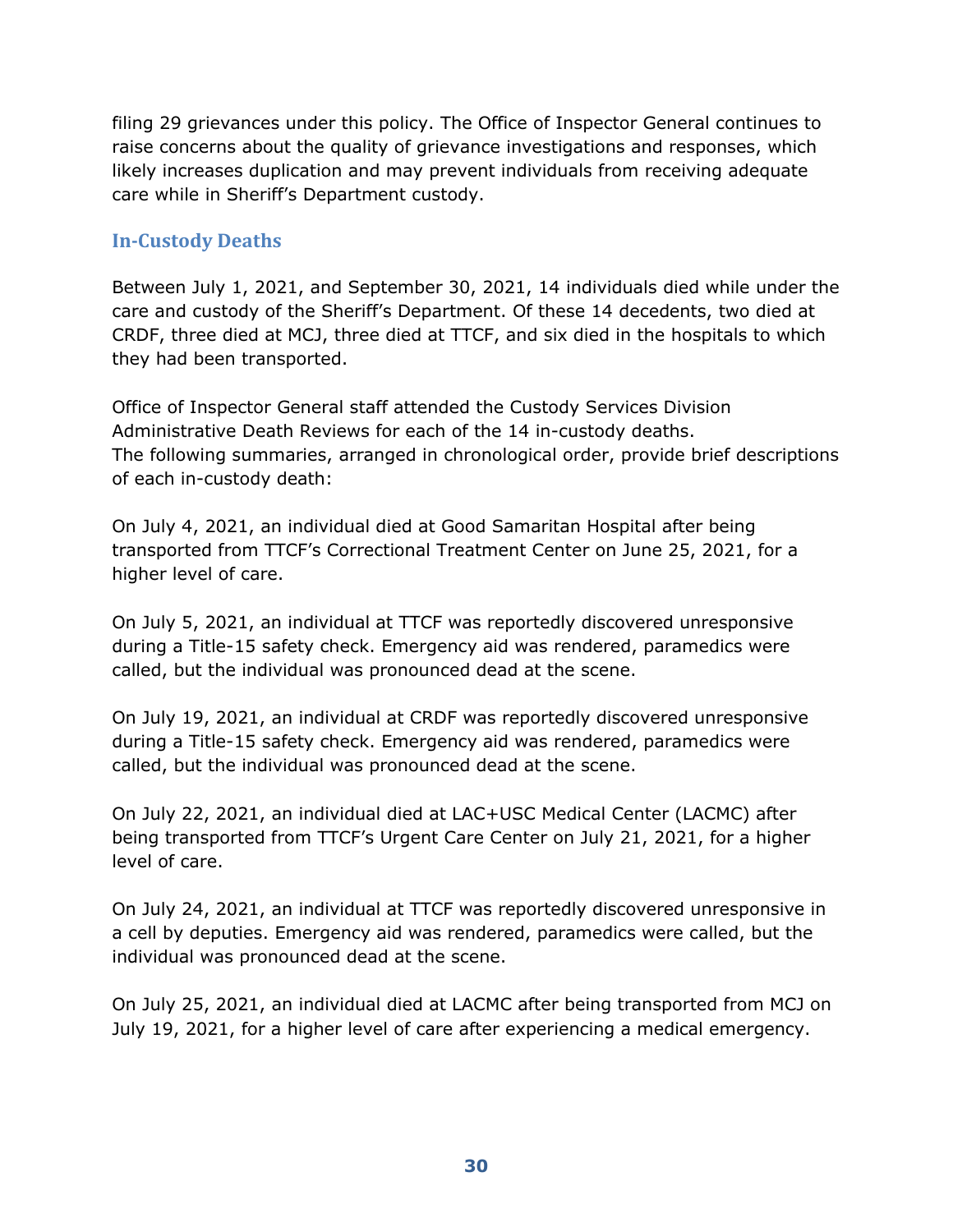On August 15, 2021, an individual died at Henry Mayo Newhall Hospital after being transported from NCCF on July 31, 2021, for a higher level of care after experiencing a medical emergency.

On September 5, 2021, an individual died at LACMC after being transported from TTCF's Correctional Treatment Center on September 1, 2021, for a higher level of care.

On September 7, 2021, deputies were alerted to an unresponsive individual at MCJ. Deputies and medical personnel rendered emergency aid, paramedics were called, but the individual was pronounced dead at the scene.

On September 18, 2021, an individual died at Olive View Medical Center after being transported from PDC-South on August 12, 2021, for a higher level of care after experiencing a medical emergency.

On September 22, 2021, an individual died at Henry Mayo Newhall Hospital after being transported from NCCF on September 10, 2021, for a higher level of care after experiencing a medical emergency.

On September 22, 2021, an individual at MCJ was reportedly discovered unresponsive during a Title-15 safety check. Emergency aid was rendered, paramedics were called, but the individual was pronounced dead at the scene.

On September 24, 2021, an individual at CRDF was reportedly discovered unresponsive in a cell by deputies. Emergency aid was rendered, paramedics were called, but the individual was pronounced dead at the scene.

On September 29, 2021, an individual died at LACMC after being transported from MCJ on September 26, 2021, for a higher level of care after experiencing a medical emergency.

#### <span id="page-32-0"></span>**Other Deaths**

Between July 1, 2021, and September 30, 2021, one individual died under circumstances which do not fit within the current categorical definition of in-custody death but was under the care and custody of the Sheriff's Department when the condition which resulted in the person's death first became apparent.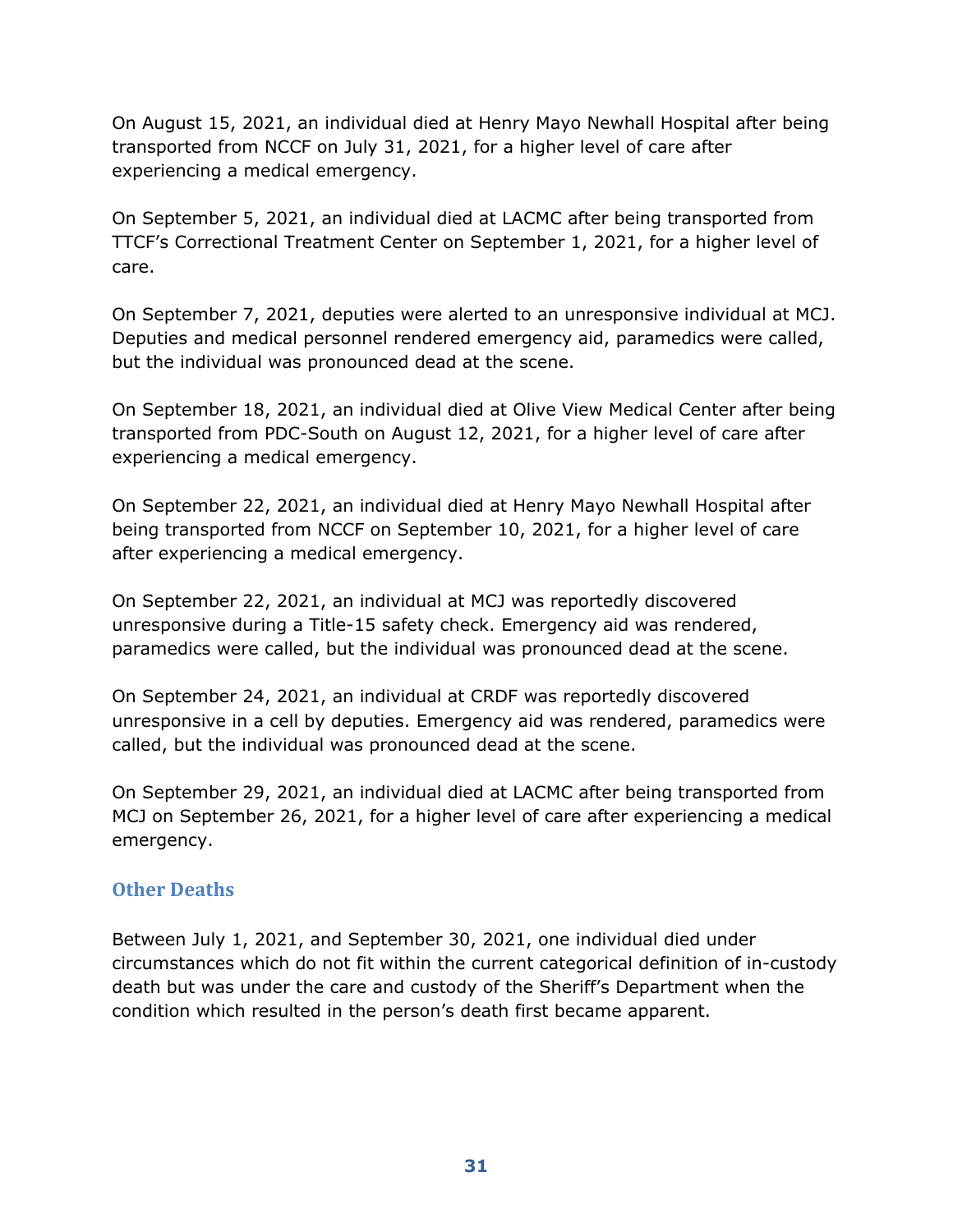Office of Inspector General staff attended the Critical Incident Review for this death. The following summary provides a brief description of the circumstances surrounding this death:

On August 22, 2021, deputies from Lakewood Station responded to a call for service and subsequently arrested an individual at the location following a use of force. The individual experienced a medical emergency. Deputies rendered emergency aid, paramedics were called, but the individual was pronounced dead at the scene.

## **Comparison to Prior Years**

The following chart provides a comparison of the number of in-custody deaths and whether the death was classified as a homicide, non-homicide or suicide for the period of January 1, 2013 to the present:



The number of in-custody deaths the Office of Inspector General reports may vary slightly from historical data provided by the Sheriff's Department because the Sheriff's Department identifies in-custody deaths by custody status and the location of an individual's death.[29](#page-33-0)

<span id="page-33-0"></span> $29$  For instance, a death in the field during an arrest would be considered an in-custody death because of the person's custodial status even though the individual was not in a custodial facility.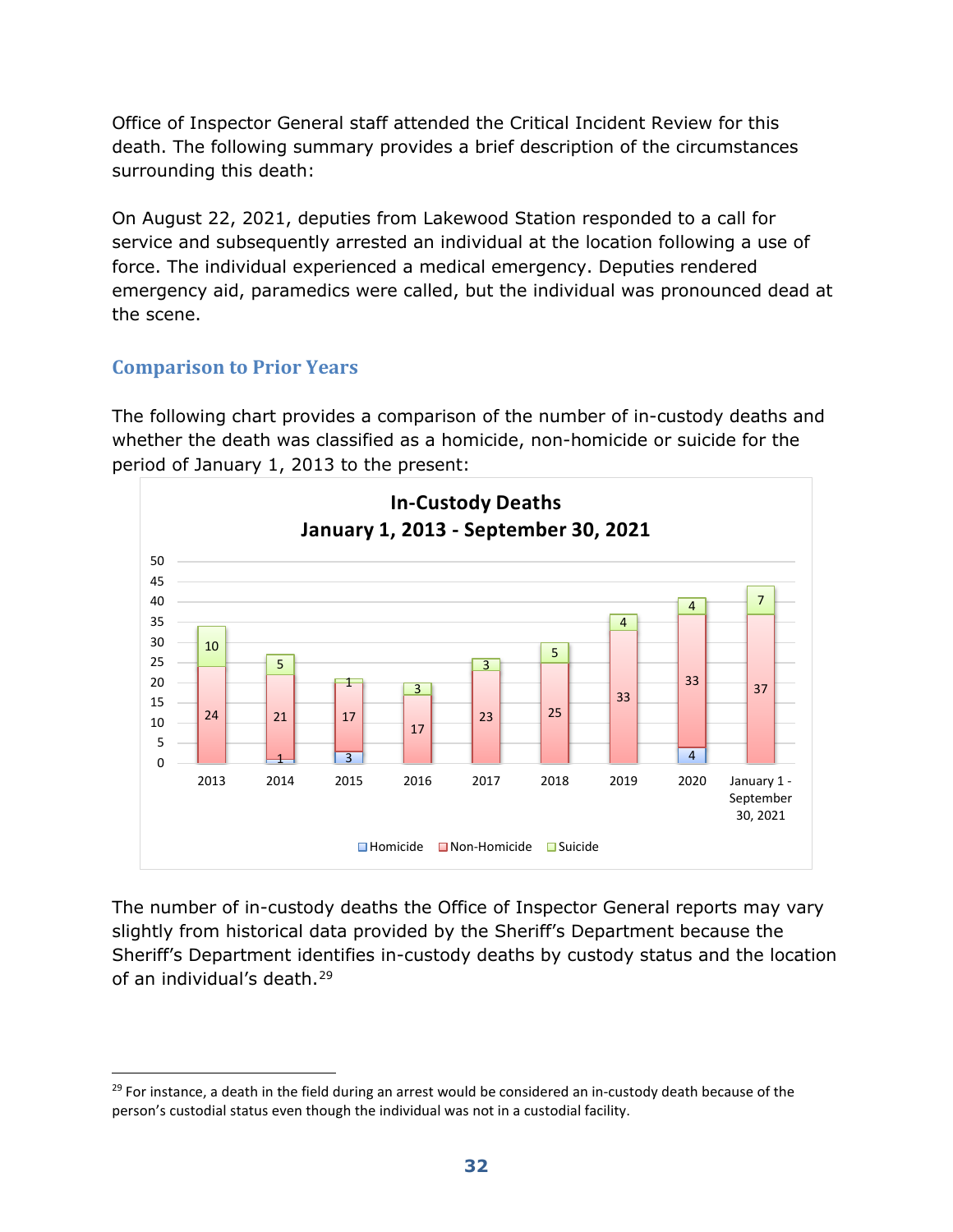#### <span id="page-34-0"></span>**Office of Inspector General Site Visits**

The Office of Inspector General normally conducts site visits and inspections at Sheriff's Department custodial facilities to identify matters requiring attention. Since the Los Angeles County Safer at Home Order issued on March 19, 2020, the Office of Inspector General has limited site visits. In the third quarter of 2021, Office of Inspector General personnel completed 77 site visits inside the Inmate Reception Center (IRC), CRDF, Correctional Treatment Center (CTC), LCMC, MCJ, NCCF, PDC North, and TTCF. Office of Inspector General staff have been monitoring the Sheriff's Department's and CHS's response to the COVID-19 pandemic and following up on concerns raised by the public. As part of the Office of Inspector General's jail monitoring, Office of Inspector General staff attended 80 Custody Services Division executive and administrative meetings and met with division executives for 98 monitoring hours related to COVID-19, uses of force, in-custody deaths, as well as general conditions of confinement.

#### <span id="page-34-1"></span>**Release of Pregnant People in Custody**

The Office of Inspector General monitors the Sheriff's Department's and Correctional Health Services' efforts to limit the number of pregnant people confined in its facilities and provide adequate care to those who remain in custody. Correctional Health Services reports that from January through September 2021, the number of pregnant people in custody on any given day ranged from 12 to 36. The Sheriff's Department cites various reasons related to criminal charges or the procedural status of each person's criminal case that preclude pregnant people from release. For example, on October 15, 2021, there were 31 such pregnant people in Sheriff's Department custody who were reportedly ineligible for release due to the nature of their charges or bail or case status.

Due to overcrowding, inadequate housing availability, and poor conditions of confinement, especially for those navigating severe mental illness, the Office of Inspector General continues to recommended that the Sheriff's Department immediately reduce its population to 12,404, which is the system capacity rated by the Board of State and Community Corrections.<sup>[30](#page-34-2)</sup> The Office of Inspector General also recommends that County Counsel with support of County justice partners, conduct an analysis of the current jail population based on charges, criminal procedural status, and other categories as appropriate to determine which people in custody the Sheriff possesses legal authority to release unilaterally.

<span id="page-34-2"></span><sup>&</sup>lt;sup>30</sup> The California Board of State and Community Corrections is an independent statutory agency that provides leadership to the adult and juvenile criminal justice systems and performs inspections to rate the capacity of detention facilities, in compliance with Title 24 Minimum Standards for Local Detention Facilities.